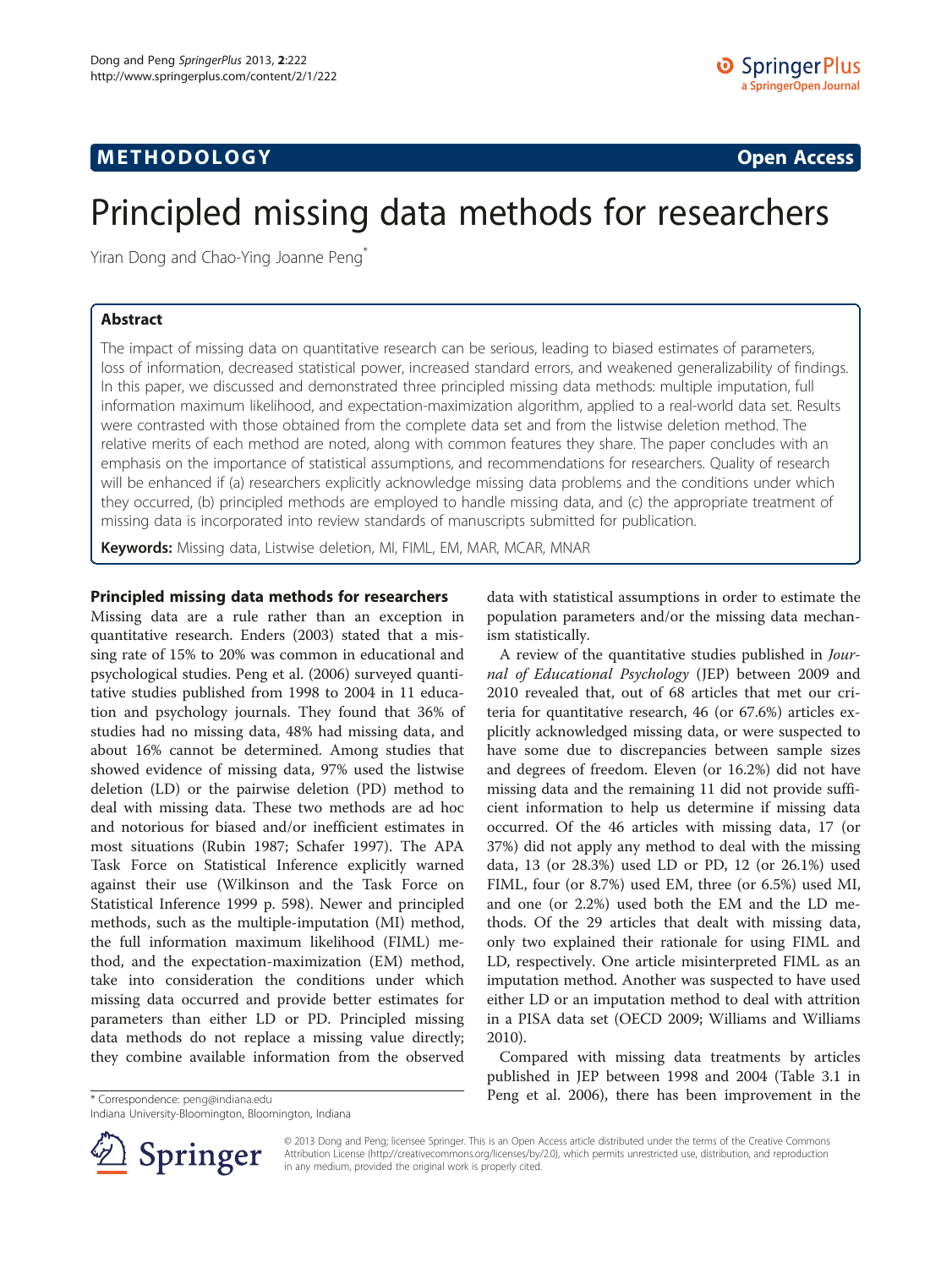decreased use of LD (from 80.7% down to 21.7%) and PD (from 17.3% down to 6.5%), and an increased use of FIML (from 0% up to 26.1%), EM (from 1.0% up to 8.7%), or MI (from 0% up to 6.5%). Yet several research practices still prevailed from a decade ago, namely, not explicitly acknowledging the presence of missing data, not describing the particular approach used in dealing with missing data, and not testing assumptions associated with missing data methods. These findings suggest that researchers in educational psychology have not fully embraced principled missing data methods in research.

Although treating missing data is usually not the focus of a substantive study, failing to do so properly causes serious problems. First, missing data can introduce potential bias in parameter estimation and weaken the generalizability of the results (Rubin [1987;](#page-16-0) Schafer [1997](#page-16-0)). Second, ignoring cases with missing data leads to the loss of information which in turn decreases statistical power and increases standard errors(Peng et al. [2006](#page-15-0)). Finally, most statistical procedures are designed for complete data (Schafer and Graham [2002](#page-16-0)). Before a data set with missing values can be analyzed by these statistical procedures, it needs to be edited in some way into a "complete" data set. Failing to edit the data properly can make the data unsuitable for a statistical procedure and the statistical analyses vulnerable to violations of assumptions.

Because of the prevalence of the missing data problem and the threats it poses to statistical inferences, this paper is interested in promoting three principled methods, namely, MI, FIML, and EM, by illustrating these methods with an empirical data set and discussing issues surrounding their applications. Each method is demonstrated using SAS 9.3. Results are contrasted with those obtained from the complete data set and the LD method. The relative merits of each method are noted, along with common features they share. The paper concludes with an emphasis on assumptions associated with these principled methods and recommendations for researchers. The remainder of this paper is divided into the following sections: (1) Terminology, (2) Multiple Imputation (MI), (3) Full Information Maximum-Likelihood (FIML), (4) Expectation-Maximization (EM) Algorithm, (5) Demonstration, (6) Results, and (6) Discussion.

## Terminology

Missing data occur at two levels: at the unit level or at the item level. A unit-level non-response occurs when no information is collected from a respondent. For example, a respondent may refuse to take a survey, or does not show up for the survey. While the unit nonresponse is an important and common problem to tackle, it is not the focus of this paper. This paper focuses on the problem of item non-response. An item

non-response refers to the incomplete information collected from a respondent. For example, a respondent may miss one or two questions on a survey, but answered the rest. The missing data problem at the item level needs to be tackled from three aspects: the proportion of missing data, the missing data mechanisms, and patterns of missing data. A researcher must address all three before choosing an appropriate procedure to deal with missing data. Each is discussed below.

## Proportion of missing data

The proportion of missing data is directly related to the quality of statistical inferences. Yet, there is no established cutoff from the literature regarding an acceptable percentage of missing data in a data set for valid statistical inferences. For example, Schafer ([1999](#page-16-0)) asserted that a missing rate of 5% or less is inconsequential. Bennett [\(2001\)](#page-15-0) maintained that statistical analysis is likely to be biased when more than 10% of data are missing. Furthermore, the amount of missing data is not the sole criterion by which a researcher assesses the missing data problem. Tabachnick and Fidell ([2012\)](#page-16-0) posited that the missing data mechanisms and the missing data patterns have greater impact on research results than does the proportion of missing data.

#### Missing data mechanisms

According to Rubin ([1976\)](#page-16-0), there are three mechanisms under which missing data can occur: missing at random (MAR), missing completely at random (MCAR), and missing not at random (MNAR). To understand missing data mechanisms, we partition the data matrix  $Y$  into two parts: the observed part  $(Y_{obs})$  and the missing part  $(Y_{mis})$ . Hence,  $Y = (Y_{obs}, Y_{mis})$ . Rubin [\(1976\)](#page-16-0) defined MAR to be a condition in which the probability that data are missing depends only on the observed  $Y_{obs}$ , but not on the missing  $Y_{mis}$ , after controlling for  $Y_{obs}$ . For example, suppose a researcher measures college students' understanding of calculus in the beginning (pre-test) and at the end (post-test) of a calculus course. Let's suppose that students who scored low on the pre-test are more likely to drop out of the course, hence, their scores on the post-test are missing. If we assume that the probability of missing the post-test depends only on scores on the pre-test, then the missing mechanism on the posttest is MAR. In other words, for students who have the same pre-test score, the probability of their missing the post-test is random. To state the definition of MAR formally, let  $R$  be a matrix of missingness with the same dimension as  $Y$ . The element of  $R$  is either 1 or 0, corresponding to Y being observed (coded as 1) or missing (coded as 0). If the distribution of R, written as  $P(R|Y,\xi)$ , where  $\xi$  = missingness parameter, can be modeled as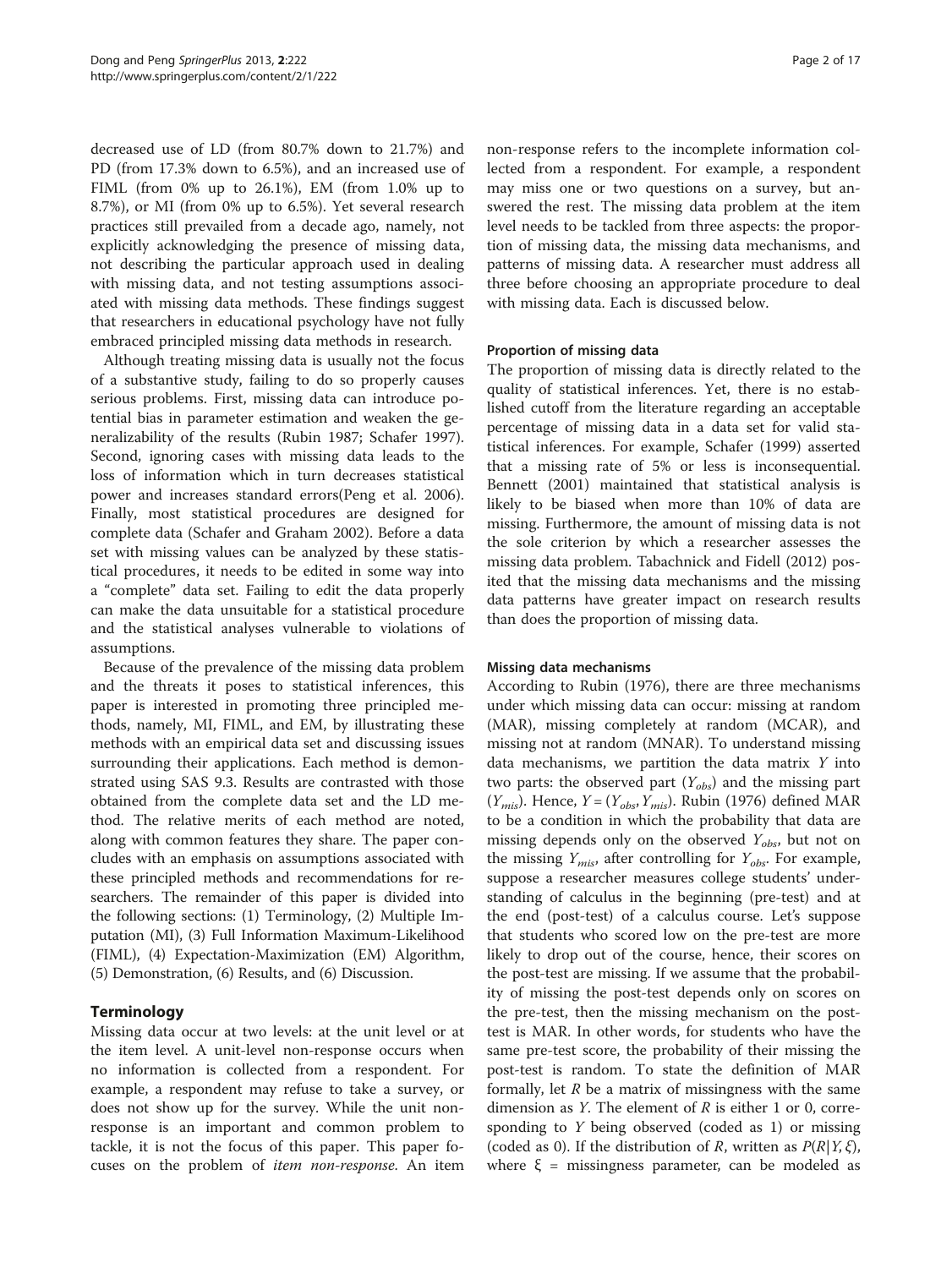Equation 1, then the missing condition is said to be MAR (Schafer [1997](#page-16-0) p. 11):

$$
P(R|Y,\xi) = P(R|Y_{obs}, Y_{mis}, \xi) = (R|Y_{obs}, \xi) \quad (1)
$$

In other words, the probability of missingness depends on only the observed data and ξ. Furthermore, if (a) the missing data mechanism is MAR and (b) the parameter of the data model (θ) and the missingness parameter  $\xi$ are independent, the missing data mechanism is said to be ignorable (Little and Rubin [2002](#page-15-0)). Since condition (b) is almost always true in real world settings, ignorability and MAR (together with MCAR) are sometimes viewed as equivalent (Allison [2001](#page-15-0)).

Although many modern missing data methods (e.g., MI, FIML, EM) assume MAR, violation of this assumption should be expected in most cases (Schafer and Graham [2002\)](#page-16-0). Fortunately, research has shown that violation of the MAR assumption does not seriously distort parameter estimates (Collins et al. [2001](#page-15-0)). Moreover, MAR is quite plausible when data are missing by design. Examples of missing by design include the use of multiple booklets in large scale assessment, longitudinal studies that measure a subsample at each time point, and latent variable analysis in which the latent variable is missing with a probability of 1, therefore, the missing probability is independent of all other variables.

MCAR is a special case of MAR. It is a missing data condition in which the likelihood of missingness depends neither on the observed data  $Y_{obs}$  nor on the missing data  $Y_{mis}$ . Under this condition, the distribution of R is modeled as follows:

$$
P(R|Y,\xi) = P(R|Y_{obs}, Y_{mis}, \xi) = (R|\xi)
$$
 (2)

If missing data meet the MCAR assumption, they can be viewed as a random sample of the complete data. Consequently, ignoring missing data under MCAR will not introduce bias, but will increase the SE of the sample estimates due to the reduced sample size. Thus, MCAR poses less threat to statistical inferences than MAR or MNAR.

The third missing data mechanism is MNAR. It occurs when the probability of missing depends on the missing value itself. For example, missing data on the income variable is likely to be MNAR, if high income earners are more inclined to withhold this information than average- or low-income earners. In case of MNAR, the missing mechanism must be specified by the researcher, and incorporated into data analysis in order to produce unbiased parameter estimates. This is a formidable task not required by MAR or MCAR.

The three missing data methods discussed in this paper are applicable under either the MCAR or the MAR condition, but not under MNAR. It is worth noting that including variables in the statistical inferential process that could explain missingness makes the MAR condition more plausible. Return to the college students' achievement in a calculus course for example. If the researcher did not collect students' achievement data on the pre-test, the missingness on the post-test is not MAR, because the missingness depends on the unobserved score on the post-test alone. Thus, the literature on missing data methods often suggests including additional variables into a statistical model in order to make the missing data mechanism ignorable (Collins et al. [2001](#page-15-0); Graham [2003](#page-15-0); Rubin [1996](#page-16-0)).

The tenability of MCAR can be examined using Little's multivariate test (Little and Schenker [1995\)](#page-15-0). However, it is impossible to test whether the MAR condition holds, given only the observed data (Carpenter and Goldstein [2004](#page-15-0); Horton and Kleinman [2007](#page-15-0); White et al. [2011](#page-16-0)). One can instead examine the plausibility of MAR by a simple t-test of mean differences between the group with complete data and that with missing data (Diggle et al. [1995](#page-15-0); Tabachnick and Fidell [2012\)](#page-16-0). Both approaches are illustrated with a data set at [ftp://public.dhe.ibm.com/](ftp://public.dhe.ibm.com/software/analytics/spss/documentation/statistics/20.0/en/client/Manuals/IBM_SPSS_Missing_Values.pdf) [software/analytics/spss/documentation/statistics/20.0/](ftp://public.dhe.ibm.com/software/analytics/spss/documentation/statistics/20.0/en/client/Manuals/IBM_SPSS_Missing_Values.pdf) [en/client/Manuals/IBM\\_SPSS\\_Missing\\_Values.pdf.](ftp://public.dhe.ibm.com/software/analytics/spss/documentation/statistics/20.0/en/client/Manuals/IBM_SPSS_Missing_Values.pdf) Yet, Schafer and Graham [\(2002\)](#page-16-0) criticized the practice of dummy coding missing values, because such a practice redefines the parameters of the population. Readers should therefore be cautioned that the results of these tests should not be interpreted as providing definitive evidence of either MCAR or MAR.

#### Patterns of missing data

There are three patterns of missing data: univariate, monotone, and arbitrary; each is discussed below. Suppose there are p variables, denoted as,  $Y_2, Y_2, ..., Y_n$ . A data set is said to have a univariate pattern of missing if the same participants have missing data on one or more of the  $p$  variables. A dataset is said to have a monotone missing data pattern if the variables can be arranged in such a way that, when  $Y_j$  is missing,  $Y_{j+1}, Y_{j+2}, ..., Y_p$  are missing as well. The monotone missing data pattern occurs frequently in longitudinal studies where, if a participant drops out at one point, his/her data are missing on subsequent measures. For the treatment of missing data, the monotone missing data pattern subsumes the univariate missing data pattern. If missing data occur in any variable for any participant in a random fashion, the data set is said to have an arbitrary missing data pattern. Computationally, the univariate or the monotone missing data pattern is easier to handle than an arbitrary pattern.

#### Multiple Imputation (MI)

MI is a principled missing data method that provides valid statistical inferences under the MAR condition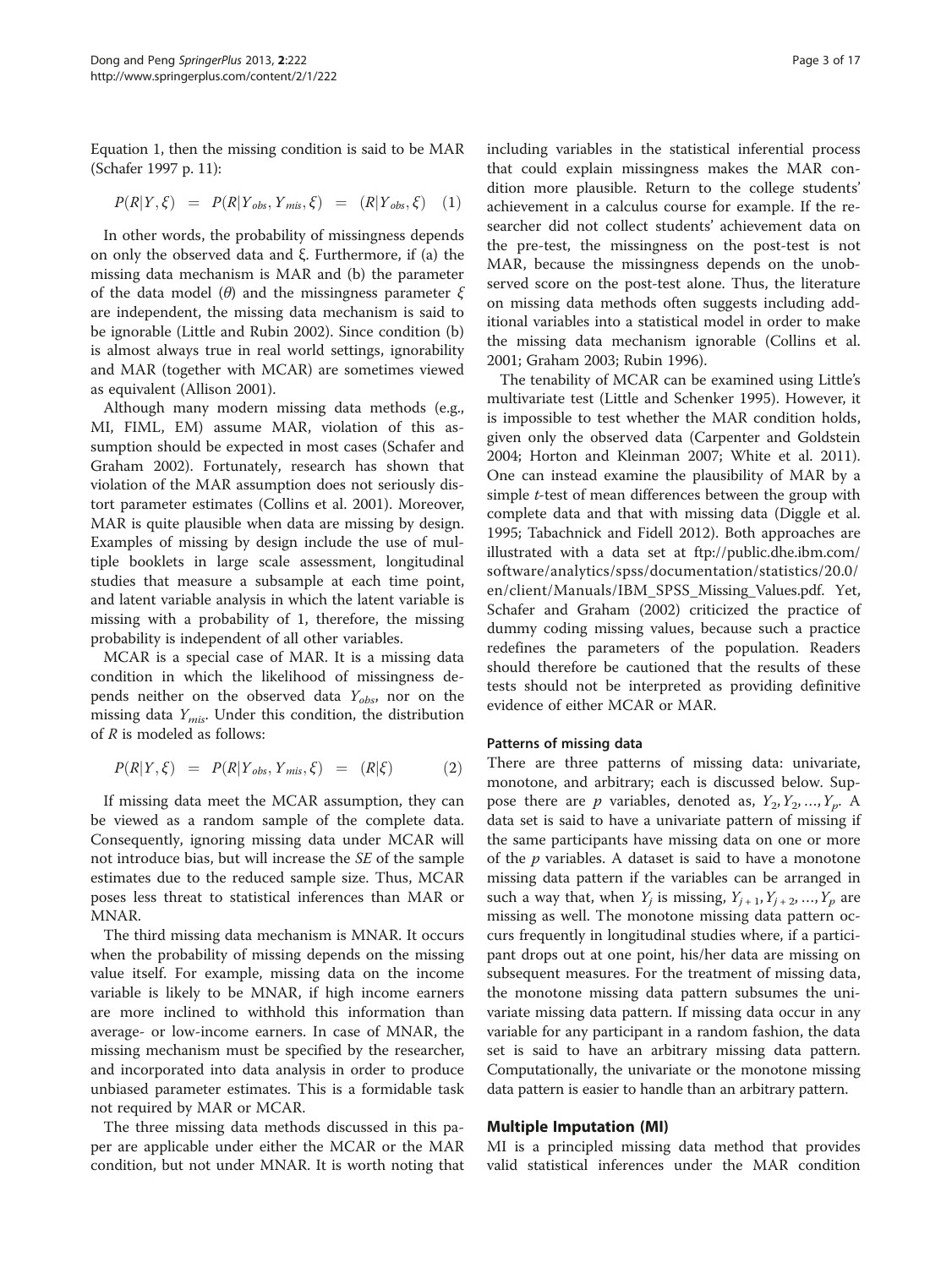(Little and Rubin [2002](#page-15-0)). MI was proposed to impute missing data while acknowledging the uncertainty associated with the imputed values (Little and Rubin [2002](#page-15-0)). Specifically, MI acknowledges the uncertainty by generating a set of m plausible values for each unobserved data point, resulting in  $m$  complete data sets, each with one unique estimate of the missing values. The  $m$ complete data sets are then analyzed individually using standard statistical procedures, resulting in  $m$  slightly different estimates for each parameter. At the final stage of MI,  $m$  estimates are pooled together to yield a single estimate of the parameter and its corresponding SE. The pooled SE of the parameter estimate incorporates the uncertainty due to the missing data treatment (the between imputation uncertainty) into the uncertainty inherent in any estimation method (the within imputation uncertainty). Consequently, the pooled SE is larger than the SE derived from a single imputation method (e.g., mean substitution) that does not consider the between imputation uncertainty. Thus, MI minimizes the bias in the SE of a parameter estimate derived from a single imputation method.

In sum, MI handles missing data in three steps: (1) imputes missing data  $m$  times to produce  $m$  complete data sets; (2) analyzes each data set using a standard statistical procedure; and  $(3)$  combines the *m* results into one using formulae from Rubin ([1987\)](#page-16-0) or Schafer ([1997\)](#page-16-0). Below we discuss each step in greater details and demonstrate MI with a real data set in the section Demonstration.

#### Step 1: imputation

The imputation step in MI is the most complicated step among the three steps. The aim of the imputation step is to fill in missing values multiple times using the information contained in the observed data. Many imputation methods are available to serve this purpose. The preferred method is the one that matches the missing data pattern. Given a univariate or monotone missing data pattern, one can impute missing values using the regression method (Rubin [1987](#page-16-0)), or the predictive mean matching method if the missing variable is continuous (Heitjan and Little [1991;](#page-15-0) Schenker and Taylor [1996\)](#page-16-0). When data are missing arbitrarily, one can use the Markov Chain Monte Carlo (MCMC) method (Schafer [1997\)](#page-16-0), or the fully conditional specification (also referred to as chained equations) if the missing variable is categorical or non-normal (Raghunathan et al. [2001](#page-16-0); van Buuren [2007;](#page-16-0) van Buuren et al. [1999](#page-16-0); van Buuren et al. [2006](#page-16-0)). The regression method and the MCMC method are described next.

## The regression method for univariate or monotone missing data pattern

Suppose that there are p variables,  $Y_1, Y_2, ..., Y_p$  in a data set and missing data are uniformly or monotonically present from  $Y_j$  to  $Y_p$ , where  $1 \lt j \leq p$ . To impute the missing values for the jth variable, one first constructs a regression model using observed data on  $Y_1$  through  $Y_{i-1}$ to predict the missing values on  $Y_i$ :

$$
Y_j = \beta_0 + \beta_1 Y_1 + \dots + \beta_{j-1} Y_{j-1} \tag{3}
$$

The regression model in Equation 3 yields the estimated regression coefficients  $(\hat{\beta})$  and the corresponding covariance matrix. Based on these results, one can impute one set of regression coefficients  $\hat{\beta}_*$  from the sampling distributions of  $\hat{\beta}$ . Next, the missing values in Y<sub>j</sub> can be imputed by plugging  $\hat{\beta}_*$  into Equation 3 and adding a random error. After missing data in  $Y_i$  are imputed, missing data in  $Y_{j+1},..., Y_p$  are imputed subsequently in the same fashion, resulting in one complete data set. The above steps are repeated  $m$  times to derive  $m$  sets of missing values (Rubin [1987](#page-16-0) pp. 166-167; SAS Institute Inc [2011\)](#page-16-0).

## The MCMC method for arbitrary missing pattern

When the missing data pattern is arbitrary, it is difficult to develop analytical formulae for the missing data. One has to turn to numerical simulation methods, such as MCMC (Schafer [1997](#page-16-0)) in this case. The MCMC technique used by the MI procedure of SAS is described below [interested readers should refer to SAS/STAT 9.3 User's Guide (SAS Institute Inc [2011\)](#page-16-0) for a detailed explanation].

Recall that the goal of the imputation step is to draw random samples of missing data based on information contained in the observed data. Since the parameter  $(\theta)$ of the data is also unknown, the imputation step actually draws random samples of both missing data and  $\theta$  based on the observed data. Formally, the imputation step is to draw random samples from the distribution  $P(\theta, Y_{mis})$  $Y_{obs}$ ). Because it is much easier to draw estimates of  $Y_{mis}$ from  $P(Y_{mis}|Y_{obs}, \theta)$  and estimates of  $\theta$  from  $P(\theta|Y_{obs}, \theta)$  $Y_{mis}$ ) separately, the MCMC method draws samples in two steps. At step one, given the current estimate of  $\theta^{(t)}$ at the *t*th iteration, a random sample  $Y_{mis}^{(t+1)}$  is drawn from the conditional predictive distribution of  $P(Y_{mis}|$  $Y_{obs}$ ,  $\theta^{(t)}$ ). At step two, given  $Y_{mis}^{(t+1)}$ , a random sample of  $\theta^{(t+1)}$  is drawn from the distribution of  $P(\theta | Y_{obs}, Y_{mis}^{(t+1)})$ . According to Tanner and Wong ([1987\)](#page-16-0), the first step is called the I-step (not to be confused with the first imputation step in MI) and the second step is called the P-step (or the posterior step). Starting with an initial value  $\theta^{(0)}$ (usually an arbitrary guess), MCMC iterates between the I-step and the P-step, leading to a Markov Chain:  $(Y_{mis}^{(1)}, \theta^{(1)}), (Y_{mis}^{(2)}, \theta^{(2)}), ..., (Y_{mis}^{(t)}, \theta^{(t)}),$  and so on.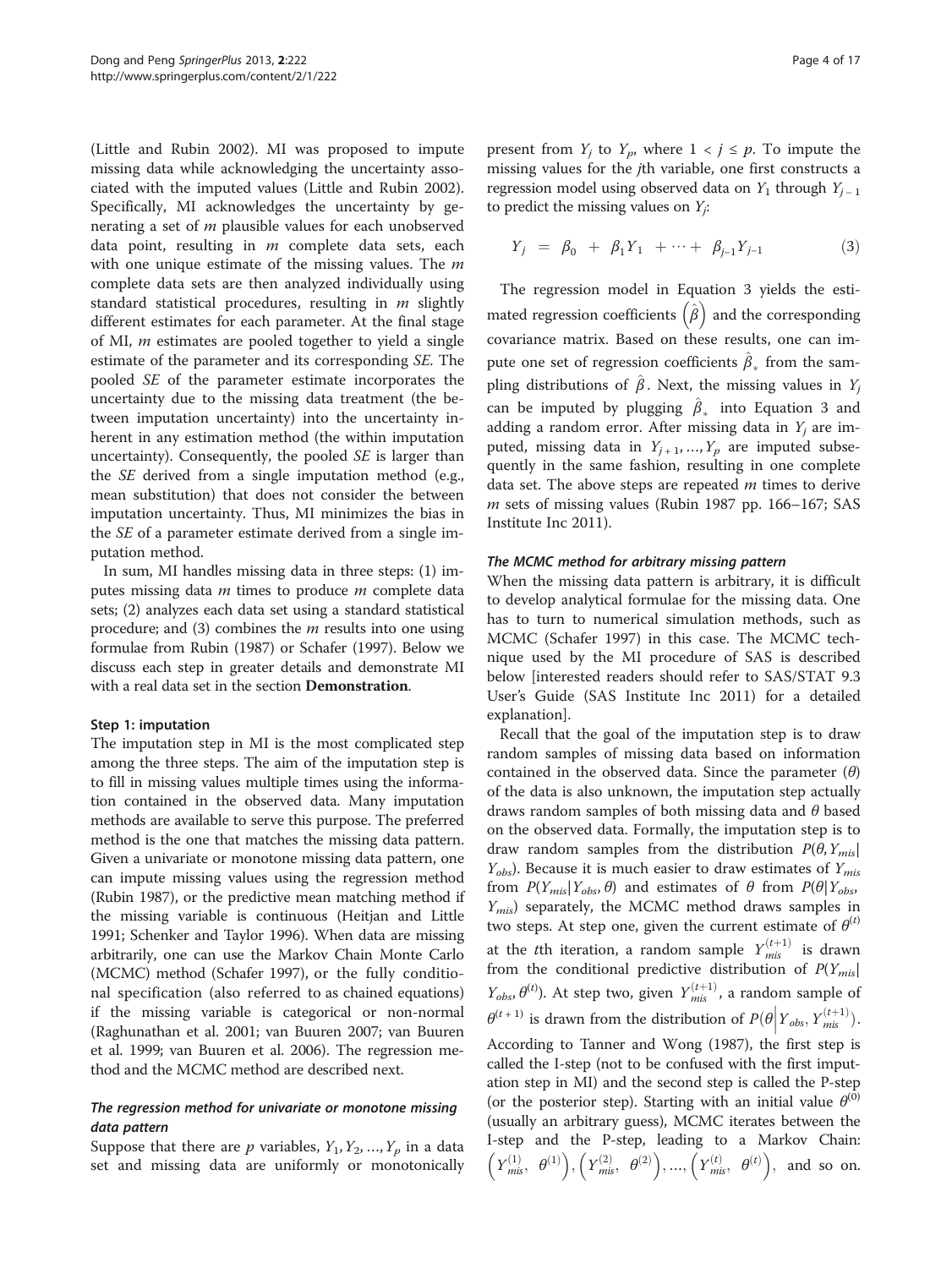It can be shown that this Markov Chain converges in distribution to  $P(\theta, Y_{mis}|Y_{obs})$ . It follows that the sequence  $\theta^{(1)}, \theta^{(2)}, ..., \theta^{(t)}, ...$  converges to  $P(\theta|Y_{obs})$  and the sequence  $Y_{mis}^{(1)}, Y_{mis}^{(2)}, ..., Y_{mis}^{(t)}, ...$  converges to  $P(Y_{mis}|Y_{obs})$ . Thus, after the Markov Chain converges, m draws of  $Y_{mis}$  can form  $m$  imputations for the missing data. In practice, the  $m$  draws are separated by several iterations to avoid correlations between successive draws. Computation formulae of  $P(Y_{mis}|Y_{obs}, \theta)$  and  $P(\theta|Y_{obs}, Y_{mis})$  based on the multivariate normal distribution can be found in SAS/STAT 9.3 User's Guide (SAS Institute Inc [2011\)](#page-16-0). At the end of the first step in MI, m sets of complete data are generated.

#### Step 2: statistical analysis

The second step of MI analyzes the  $m$  sets of data separately using a statistical procedure of a researcher's choice. At the end of the second step,  $m$  sets of parameter estimates are obtained from separate analyses of m data sets.

#### Step 3: combining results

The third step of MI combines the  $m$  estimates into one. Rubin [\(1987\)](#page-16-0) provided formulae for combining  $m$  point estimates and SEs for a single parameter estimate and its SE. Suppose  $\hat{Q}_i$  denotes the estimate of a parameter  $Q_i$ , (e.g., a regression coefficient) from the ith data set. Its corresponding estimated variance is denoted as  $U_l$ . Then the pooled point estimate of  $Q$  is given by:

$$
\bar{Q} = \frac{1}{m} \sum_{i=1}^{m} \hat{Q}_i.
$$
\n(4)

The variance of  $\bar{Q}$  is the weighted sum of two variances: the within imputation variance  $(\bar{U})$  and the between imputation variance  $(B)$ . Specifically, these three variances are computed as follows:

$$
\bar{U} = \frac{1}{m} \sum_{i=1}^{m} \hat{U}_i,
$$
\n<sup>(5)</sup>

$$
B = \frac{1}{m-1} \sum_{i=1}^{m} (\hat{Q}_i - \bar{Q})^2,
$$
\n(6)

$$
T = \bar{U} + \left(1 + \frac{1}{m}\right)B = \text{the variance of } \bar{Q} \tag{7}
$$

In Equation 7, the  $(\frac{1}{m})$  factor is an adjustment for the randomness associated with a finite number of imputations. Theoretically, estimates derived from MI with small  $m$  yield larger sampling variances than ML estimates (e.g., those derived from FIML), because the latter do not involve randomness caused by simulation.

The statistic  $(Q-\bar{Q})/\sqrt{T}$  is approximately distributed as a t distribution. The degrees of freedom  $(v_m$  or  $v_m^*$ ) for this  $t$  distribution are calculated by Equations 8-10 (Barnard and Rubin [1999\)](#page-15-0):

$$
r = \frac{\left(1 + \frac{1}{m}\right)B}{\bar{U}}.\tag{8}
$$

$$
\nu_m = (m-1)\left[1 + \frac{1}{r}\right]^2\tag{9}
$$

$$
\nu_m^* = \left[\frac{1}{\nu_m} + \frac{1}{\frac{(1-gamma)v_0(v_0+1)}{v_0+3}}\right]^{-1} \tag{10}
$$

In Equation 8,  $r$  is the *relative increase in variance* due to missing data. The  $r$  is defined as the adjusted between-imputation variance standardized by the withinimputation variance. In Equation 10,  $gamma = (1 + 1/m)$  $B/T$ , and  $v_0$  is the degrees of freedom if the data are complete.  $v_m^*$  is a correction of  $v_m$ , when  $v_0$  is small and the missing rate is moderate (SAS Institute Inc [2011\)](#page-16-0).

According to Rubin [\(1987\)](#page-16-0), the severity of missing data is measured by the fraction of missing information  $(\lambda)$ , defined as:

$$
\hat{\lambda} = \frac{\left(1 + \frac{1}{m}\right)B + \frac{2}{\nu_m + 3}}{T}.
$$
\n(11)

As the number of imputations increases to infinity,  $\lambda$ is reduced to the ratio of the between-imputation variance over the total variance. In its limiting form,  $\lambda$  can be interpreted as the proportion of total variance (or total uncertainty) that is attributable to the missing data (Schafer [1999\)](#page-16-0).

For multivariate parameter estimation, Rubin ([1987](#page-16-0)) provided a method to combine several estimates into a vector or matrix. The pooling procedure is a multivariate version of Equations (4) through (7), which incorporates the estimates of covariances among parameters. Rubin's method assumes that the fraction of missing information (i.e.,  $\lambda$ ) is the same for all variables (SAS Institute Inc [2011](#page-16-0)). To our knowledge, no published studies have examined whether this assumption is realistic with real data sets, or Rubin's method is robust to violation of this assumption.

#### MI related issues

When implementing MI, the researcher needs to be aware of several practical issues, such as, the multivariate normality assumption, the imputation model, the number of imputations, and the convergence of MCMC. Each is discussed below.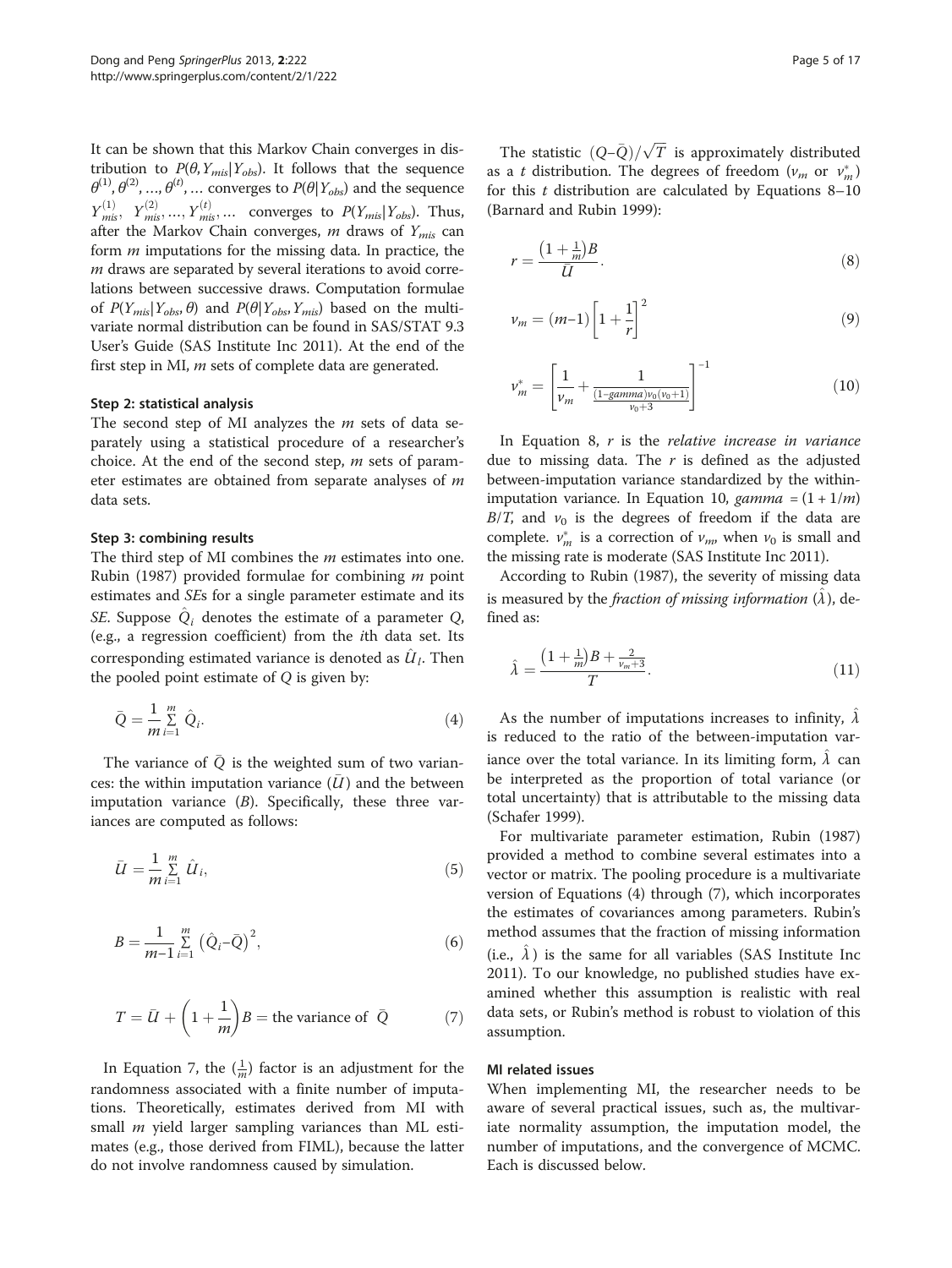#### The multivariate normality assumption

The regression and MCMC methods implemented in statistical packages (e.g., SAS) assume multivariate normality for variables. It has been shown that MI based on the multivariate normal model can provide valid estimates even when this assumption is violated (Demirtas et al. [2008](#page-15-0); Schafer [1997, 1999](#page-16-0)). Furthermore, this assumption is robust when the sample size is large and when the missing rate is low, although the definition for a large sample size or for a low rate of missing is not specified in the literature (Schafer [1997](#page-16-0)).

When an imputation model contains categorical variables, one cannot use the regression method or MCMC directly. Techniques such as, logistic regression and discriminant function analysis, can substitute for the regression method, if the missing data pattern is monotonic or univariate. If the missing data pattern is arbitrary, MCMC based on other probability models (such as the joint distribution of normal and binary) can be used for imputation. The free MI software NORM developed by Schafer [\(1997\)](#page-16-0) has two add-on modules—CAT and MIX—that deal with categorical data. Specifically, CAT imputes missing data for categorical variables, and MIX imputes missing data for a combination of categorical and continuous variables. Other software packages are also available for imputing missing values in categorical variables, such as the ICE module in Stata (Royston [2004](#page-16-0), [2005, 2007](#page-16-0); Royston and White [2011](#page-16-0)), the mice package in R and S-Plus (van Buuren and Groothuis-Oudshoorn [2011\)](#page-16-0), and the IVEware (Raghunathan et al. [2001](#page-16-0)). Interested readers are referred to a special volume of the Journal of Statistical Software (Yucel [2011\)](#page-16-0) for recent developments in MI software.

When researchers use statistical packages that impose a multivariate normal distribution assumption on categorical variables, a common practice is to impute missing values based on the multivariate normal model, then round the imputed value to the nearest integer or to the nearest plausible value. However, studies have shown that this naïve way of rounding would not provide desirable results for binary missing values (Ake [2005](#page-15-0); Allison [2005](#page-15-0); Enders [2010](#page-15-0)). For example, Horton et al. ([2003](#page-15-0)) showed analytically that rounding the imputed values led to biased estimates, whereas imputed values without rounding led to unbiased results. Bernaards et al. ([2007](#page-15-0)) compared three approaches to rounding in binary missing values: (1) rounding the imputed value to the nearest plausible value, (2) randomly drawing from a Bernoulli trial using the imputed value, between 0 and 1, as the probability in the Bernoulli trial, and (3) using an adaptive rounding rule based on the normal approximation to the binomial distribution. Their results showed that the second method was the worst in estimating odds ratio, and the third method provided the best results. One merit of their study is that it is based on a real-world data set. However, other factors may influence the performance of the rounding strategies, such as the missing mechanism, the size of the model, distributions of the categorical variables. These factors are not within a researcher's control. Additional research is needed to identify one or more good strategy in dealing with categorical variables in MI, when a multivariate normalbased software is used to perform MI.

Unfortunately, even less is known about the effect of rounding in MI, when imputing ordinal variables with three or more levels. It is possible that as the level of the categorical variable increases, the effect of rounding decreases. Again, studies are needed to further explore this issue.

#### The imputation model

MI requires two models: the imputation model used in step 1 and the analysis model used in step 2. Theoretically, MI assumes that the two models are the same. In practice, they can be different (Schafer [1997](#page-16-0)). An appropriate imputation model is the key to the effectiveness of MI; it should have the following two properties.

First, an imputation model should include useful variables. Rubin [\(1996](#page-16-0)) recommends a liberal approach when deciding if a variable should be included in the imputation model. Schafer ([1997\)](#page-16-0) and van Buuren et al. ([1999\)](#page-16-0) recommended three kinds of variables to be included in an imputation model: (1) variables that are of theoretical interest, (2) variables that are associated with the missing mechanism, and (3) variables that are correlated with the variables with missing data. The latter two kinds of variables are sometimes referred to as auxiliary variables (Collins et al. [2001](#page-15-0)). The first kind of variables is necessary, because omitting them will downward bias the relation between these variables and other variables in the imputation model. The second kind of variables makes the MAR assumption more plausible, because they account for the missing mechanism. The third kind of variables helps to estimate missing values more precisely. Thus, each kind of variables has a unique contribution to the MI procedure. However, including too many variables in an imputation model may inflate the variance of estimates, or lead to non-convergence. Thus, researchers should carefully select variables to be included into an imputation model. van Buuren et al. ([1999\)](#page-16-0) recommended not including auxiliary variables that have too many missing data. Enders ([2010](#page-15-0)) suggested selecting auxiliary variables that have absolute correlations greater than .4 with variables with missing data.

Second, an imputation model should be general enough to capture the assumed structure of the data. If an imputation model is more restrictive, namely, making additional restrictions than an analysis model, one of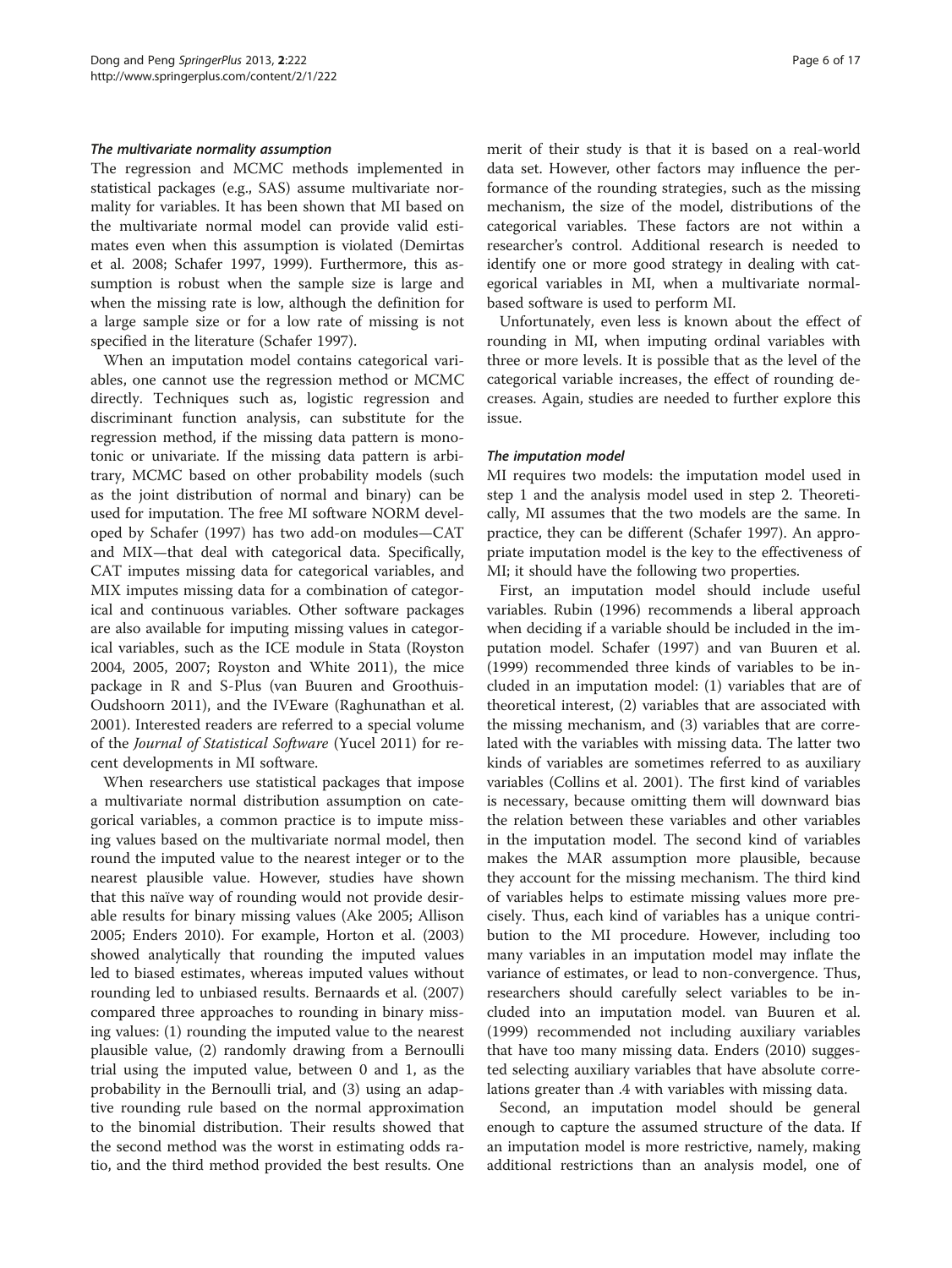two consequences may follow. One consequence is that the results are valid but the conclusions may be conservative (i.e., failing to reject the false null hypothesis), if the additional restrictions are true (Schafer [1999\)](#page-16-0). Another consequence is that the results are invalid because one or more of the restrictions is false (Schafer [1999](#page-16-0)). For example, a restriction may restrict the relationship between a variable and other variables in the imputation model to be merely pairwise. Therefore, any interaction effect that involves at least three variables will be biased toward zero. To handle interactions properly in MI, Enders [\(2010\)](#page-15-0) suggested that the imputation model include the product of the two variables if both are continuous. For categorical variables, Enders suggested performing MI separately for each subgroup defined by the combination of the levels of the categorical variables.

#### Number of imputations

The number of imputations needed in MI is a function of the rate of missing information in a data set. A data set with a large amount of missing information requires more imputations. Rubin ([1987](#page-16-0)) provided a formula to compute the relative efficiency of imputing  $m$  times, instead of an infinite number of times: RE =  $[1 + \hat{\lambda}/m]^{-1}$ , where  $\lambda$  is the fraction of missing information, defined in Equation 11.

However, methodologists have not agreed on the optimal number of imputations. Schafer and Olsen ([1998](#page-16-0)) suggested that "in many applications, just 3–5 imputations are sufficient to obtain excellent results" (p. 548). Schafer and Graham [\(2002\)](#page-16-0) were more conservative in asserting that 20 imputations are enough in many practical applications to remove noises from estimations. Graham et al. [\(2007\)](#page-15-0) commented that RE should not be an important criterion when specifying  $m$ , because RE has little practical meaning. Other factors, such as, the SE, p-value, and statistical power, are more related to empirical research and should also be considered, in addition to RE. Graham et al. [\(2007\)](#page-15-0) reported that statistical power decreased much faster than RE, as  $\lambda$  increases and/or m decreases. In an extreme case in which  $\lambda$ =.9 and *m* = 3, the power for MI was only .39, while the power of an equivalent FIML analysis was 0.78. Based on these results, Graham et al. [\(2007](#page-15-0)) provided a table for the number of imputations needed, given  $\lambda$  and an acceptable power falloff, such as 1%. They defined the power falloff as the percentage decrease in power, compared to an equivalent FIML analysis, or compared to  $m = 100$ . For example, to ensure a power falloff less than 1%, they recommended  $m = 20, 40, 100,$  or  $> 100$  for a true  $\lambda = 1, 0.5, 0.7, 0.9$  respectively. Their recommended  $m$  is much larger than what is derived from the Rubin rule based on RE (Rubin [1987\)](#page-16-0). Unfortunately, Graham

et al.'s study is limited to testing a small standardized regression coefficient ( $\beta$  = 0.0969) in a simple regression analysis. The power falloff of MI may be less severe when the true  $β$  is larger than 0.0969. At the present, the literature does not shed light on the performance of MI when the regression model is more complex than a simple regression model.

Recently, White et al. ([2011\)](#page-16-0) argued that in addition to relative efficiency and power, researchers should also consider Monte Carlo errors when specifying the optimal number of imputations. Monte Carlo error is defined as the standard deviation of the estimates (e.g. regression coefficients, test statistic, p-value) "across repeated runs of the same imputation procedure with the same data" (White et al. [2011](#page-16-0) p. 387). Monte Carlo error converges to zero as  $m$  increases. A small Monte Carlo error implies that results from a particular run of MI could be reproduced in the subsequent repetition of the MI analysis. White et al. also suggested that the number of imputations should be greater than or equal to the percentage of missing observations in order to ensure an adequate level of reproducibility. For studies that compare different statistical methods, the number of imputations should be even larger than the percentage of missing observations, usually between 100 and 1000, in order to control the Monte Carlo error (Royston and White [2011\)](#page-16-0).

It is clear from the above discussions that a simple recommendation for the number of imputations (e.g.,  $m = 5$ ) is inadequate. For data sets with a large amount of missing information, more than five imputations are necessary in order to maintain the power level and control the Monte Carlo error. A larger imputation model may require more imputations, compared to a smaller or simpler model. This is so because a large imputation model results in increased SEs, compared to a smaller or simpler model. Therefore, for a large model, additional imputations are needed to offset the increased SEs. Specific guidelines for choosing  $m$  await empirical research. In general, it is a good practice to specify a sufficient  $m$ to ensure the convergence of MI within a reasonable computation time.

#### Convergence of MCMC

The convergence of the Markov Chain is one of the determinants of the validity of the results obtained from MI. If the Markov Chain does not converge, the imputed values are not considered random samples from the posterior distribution of the missing data, given the observed data, i.e.,  $P(Y_{mis}|Y_{obs})$ . Consequently, statistical results based on these imputed values are invalid. Unfortunately, the importance of assessing the convergence was rarely mentioned in articles that reviewed the theory and application of MCMC (Schafer [1999](#page-16-0); Schafer and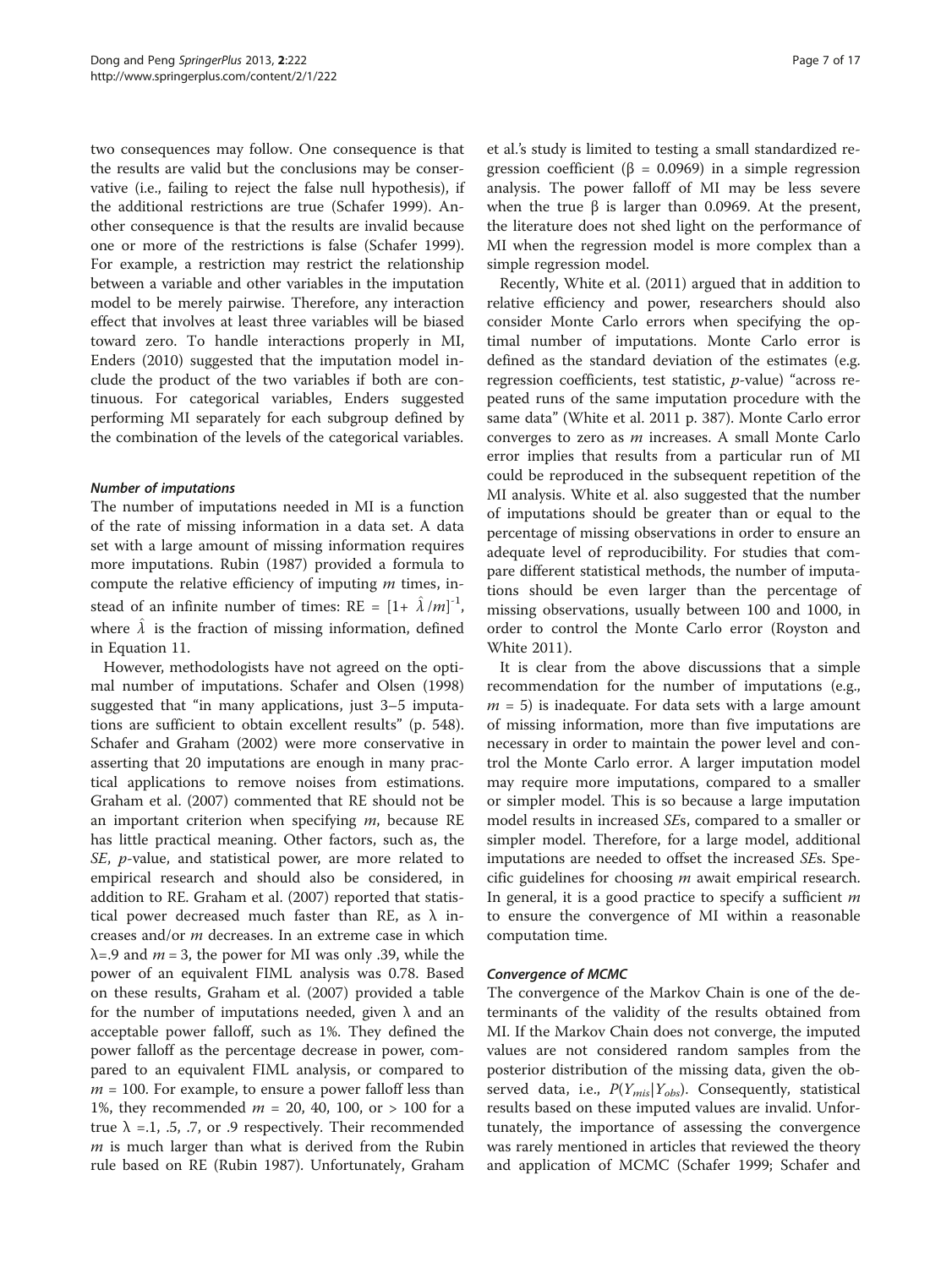Graham [2002;](#page-16-0) Schlomer et al. [2010;](#page-16-0) Sinharay et al. [2001](#page-16-0)). Because the convergence is defined in terms of both probability and procedures, it is complex and difficult to determine the convergence of MCMC (Enders [2010](#page-15-0)). One way to roughly assess convergence is to visually examine the trace plot and the autocorrelation function plot; both are provided by SAS PROC MI (SAS Institute Inc [2011\)](#page-16-0). For a parameter  $\theta$ , a trace plot is a plot of the number of iterations  $(t)$  against the value of  $\theta^{(t)}$  on the vertical axis. If the MCMC converges, there is no indication of a systematic trend in the trace plot. The autocorrelation plot displays the autocorrelations between  $\theta^{(t)}$ s at lag  $k$  on the vertical axis against  $k$  on the horizontal axis. Ideally, the autocorrelation at any lag should not be statistically significantly different from zero. Since the convergence of a Markov Chain may be at different rates for different parameters, one needs to examine these two plots for each parameter. When there are many parameters, one can choose to examine the worst linear function (or WLF, Schafer [1997](#page-16-0)). The WLF is a constructed statistic that converges more slowly than all other parameters in the MCMC method. Thus if the WLF converges, all parameters should have converged (see pp. 2–3 of the Appendix for an illustration of both plots for WLF, accessible from [https://oncourse.iu.](https://oncourse.iu.edu/access/content/user/peng/Appendix.Dong%2BPeng.Principled%20missing%20methods.current.pdf) [edu/access/content/user/peng/Appendix.Dong%2BPeng.](https://oncourse.iu.edu/access/content/user/peng/Appendix.Dong%2BPeng.Principled%20missing%20methods.current.pdf) [Principled%20missing%20methods.current.pdf](https://oncourse.iu.edu/access/content/user/peng/Appendix.Dong%2BPeng.Principled%20missing%20methods.current.pdf) ). Another way to assess the convergence of MCMC is to start the chain multiple times, each with a different initial value. If all the chains yield similar results, one can be confident that the algorithm has converged.

## Full information maximum-likelihood (FIML)

FIML is a model-based missing data method that is used frequently in structural equating modeling (SEM). In our review of the literature, 26.1% studies that had missing data used FIML to deal with missing data. Unlike MI, FIML does not impute any missing data. It estimates parameters directly using all the information that is already contained in the incomplete data set. The FIML approach was outlined by Hartley and Hocking ([1971](#page-15-0)). As the name suggests, FIML obtains parameter estimates by maximizing the likelihood function of the incomplete data. Under the assumption of multivariate normality, the log likelihood function of each observation  $i$  is:

$$
\log L_i = K_i - \frac{1}{2} \log |\Sigma| - \frac{1}{2} (x_i - \mu)' \Sigma^{-1} (x_i - \mu), \tag{12}
$$

where  $x_i$  is the vector of observed values for case *i*,  $K_i$  is a constant that is determined by the number of observed variables for case *i*, and  $\mu$  and  $\Sigma$  are, respectively, the mean vector and the covariance matrix that are to be estimated (Enders [2001\)](#page-15-0). For example, if there are three variables  $(X_1, X_2, X_3)$  in the model. Suppose for case i,  $X_1 = 10$  and  $X_2 = 5$ , while  $X_3$  is missing. Then in the likelihood function for case  $i$  is:

$$
x_i = \begin{bmatrix} 10 \\ 5 \end{bmatrix}, \mu = \begin{bmatrix} \mu_1 \\ \mu_2 \end{bmatrix}, \text{ and } \Sigma = \begin{bmatrix} \sigma_{11} & \sigma_{12} \\ \sigma_{21} & \sigma_{22} \end{bmatrix}.
$$

The total sample log likelihood is the sum of the individual log likelihood across  $n$  cases. The standard ML algorithm is used to obtain the estimates of  $\mu$  and  $\Sigma$ , and the corresponding SEs by maximizing the total sample log likelihood function.

As with MI, FIML also assumes MAR and multivariate normality for the joint distribution of all the variables. When the two assumptions are met, FIML is demonstrated to produce unbiased estimates (Enders and Bandalos [2001](#page-15-0)) and valid model fit information (Enders [2001](#page-15-0)). Furthermore, FIML is generally more efficient than other ad hoc missing data methods, such as LD (Enders [2001](#page-15-0)). When the normality assumption was violated, Enders [\(2001\)](#page-15-0) reported that (1) FIML provided unbiased estimates across different missing rates, sample sizes, and distribution shapes, as long as the missing mechanism was MCAR or MAR, but (2) FIML resulted in negatively biased SE estimates and an inflated model rejection rate (namely, rejecting fitted models too frequently). Thus, Enders recommended using correction methods, such as rescaled statistics and bootstrap, to correct the bias associated with nonnormality.

Because FIML assumes MAR, adding auxiliary variables to a fitted model is beneficial to data analysis in terms of bias and efficiency (Graham [2003](#page-15-0); Section titled The Imputation Model). Collins et al. ([2001](#page-15-0)) showed that auxiliary variables are especially helpful when (1) missing rate is high (i.e.,  $>$  50%), and/or (2) the auxiliary variable is at least moderately correlated (i.e., Pearson's  $r > .4$ ) with either the variable containing missing data or the variable causing missingness. However, incorporating auxiliary variables into FIML is not as straightforward as it is with MI. Graham [\(2003\)](#page-15-0) proposed the saturated correlates model to incorporate auxiliary variables into a substantive SEM model, without affecting the parameter estimates of the SEM model or its model fit index. Specifically, Graham suggested that, after the substantive SEM model is constructed, the auxiliary variables be added into the model according to the following rules: (a) all auxiliary variables are specified to be correlated with all exogenous manifest variables in the model; (b) all auxiliary variables are specified to be correlated with the residuals for all the manifest variables that are predicted; and (c) all auxiliary variables are specified to be correlated to each other. Afterwards, the saturated correlates model can be fitted to data by FIML to increase efficiency and decrease bias.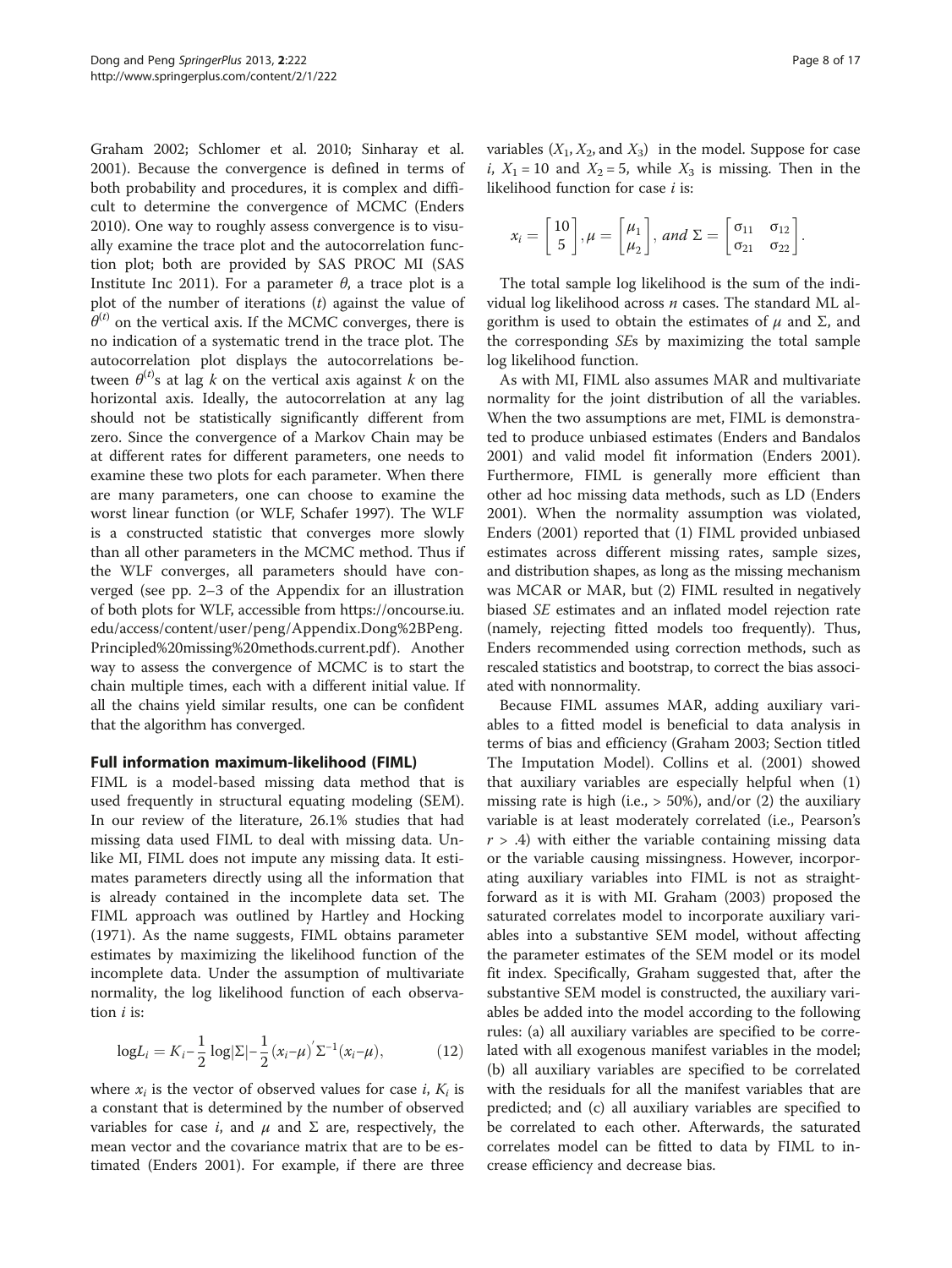#### Expectation-maximization (EM) algorithm

The EM algorithm is another maximum-likelihood based missing data method. As with FIML, the EM algorithm does not "fill in" missing data, but rather estimates the parameters directly by maximizing the complete data log likelihood function. It does so by iterating between the E step and the M step (Dempster et al. [1977\)](#page-15-0).

The E (expectation) step calculates the expectation of the log-likelihood function of the parameters, given data. Assuming a data set  $(Y)$  is partitioned into two parts: the observed part and the missing part, namely,  $Y = (Y_{obs},$  $Y_{mis}$ ). The distribution of Y depending on the unknown parameter  $\theta$  can be therefore written as:

$$
P(Y|\theta) = P(Y_{obs}, Y_{mis}|\theta) = P(Y_{obs}|\theta)P(Y_{mis}|Y_{obs}, \theta).
$$
\n(13)

Equation 13 can be written as a likelihood function as Equation 14:

$$
L(\theta|Y) = L(\theta|Y_{obs}, Y_{mis}) = cL(\theta|Y_{obs})P(Y_{mis}|Y_{obs}, \theta),
$$
\n(14)

where  $c$  is a constant relating to the missing data mechanism that can be ignored under the MAR assumption and the independence between model parameters and the missing mechanism parameters (Schafer [1997](#page-16-0) p. 12). Taking the log of both sides of Equation 14 yields the following:

$$
l(\theta|Y) = l(\theta|Y_{obs}) + \log P(Y_{mis}|Y_{obs}, \theta) + \log c,
$$
\n(15)

where  $l(\theta|Y) = \log P(Y|\theta)$  is the complete-data log likelihood,  $l(\theta|Y_{obs})$  is the observed-data log likelihood, log c is a constant, and  $P(Y_{mis}|Y_{obs}, \theta)$  is the predictive distribution of the missing data, given  $\theta$  (Schafer [1997](#page-16-0)). Since  $\log c$  does not affect the estimation of  $\theta$ , this term can be dropped in subsequent calculations.

Because  $Y_{mis}$  is unknown, the complete-data log likelihood cannot be determined directly. However, if there is a temporary or initial guess of  $\theta$  (denoted as  $\theta^{(t)}$ ), it is possible to compute the expectation of  $l(\theta|Y)$  with respect to the assumed distribution of the missing data  $P(\overline{Y}_{mis}|Y_{obs},\theta^{(t)})$  as Equation 16:

$$
Q(\theta|\theta^{(t)}) = E[l(\theta|Y)| Y_{obs}, \theta^{(t)}]
$$
  
=  $\int l(\theta|Y)P(Y_{mis}|Y_{obs}, \theta^{(t)})dY_{mis} = l(\theta|Y_{obs})$   
+ $\int \log P(Y_{mis}|Y_{obs}, \theta)P(Y_{mis}|Y_{obs}, \theta^{(t)})dY_{mis}$ . (16)

It is at the E step of the EM algorithm that  $Q(\theta|\theta^{(t)})$  is calculated.

At the M (Maximization) step, the next guess of  $\theta$  is obtained by maximizing the expectation of the complete data log likelihood from the previous E step:

$$
\theta^{(t+1)} = \underset{\theta}{\operatorname{argmax}} \, Q(\theta | \theta^{(t)}). \tag{17}
$$

The EM algorithm is initialized with an arbitrary guess of  $\theta^0$ , usually estimates based solely on the observed data. It proceeds by alternating between the E step and M step. It is terminated when successive estimates of  $\theta$ are nearly identical. The  $\theta^{(t+1)}$  that maximizes  $Q(\theta | \theta^{(t)})$ is guaranteed to yield an observed data log likelihood that is greater than or equal to that provided by  $\theta^{(t)}$ (Dempster et al. [1977\)](#page-15-0).

The EM algorithm has many attractive properties. First, an EM estimator is unbiased and efficient when the missing mechanism is ignorable (ignorability is discussed under the section Missing Data Mechanisms, Graham [2003\)](#page-15-0). Second, the EM algorithm is simple, easy to implement (Dempster et al. [1977](#page-15-0)) and stable (Couvreur [1996\)](#page-15-0). Third, it is straightforward in EM to compare different models using the likelihood ratio test, because EM is based on the likelihood function. Assuming Model B is nested within Model A, these two models can be compared based on the difference in the log likelihoods corresponding to these two models, namely  $l(\hat{\theta}_A | Y_{obs}) - l(\hat{\theta}_B | Y_{obs})$ . Such a difference in the  $\frac{1}{2}$ log likelihoods follows a chi-square distribution under suitable regularity conditions (Schafer and Graham [2002](#page-16-0); Wilks [1938](#page-16-0)). The degree of freedom of the chisquare statistic is the difference in the number of parameters estimated between the two models. Fourth, EM can be used in situations that are not missing data related. For example, EM algorithm can be used in mixture models, random effect models, mixed models, hierarchical linear models, and unbalanced designs including repeated measures (Peng et al. [2006](#page-15-0)). Finally, the EM algorithm and other missing data methods that are based on the observed data log likelihood, such as FIML, are more efficient than the MI method because these methods do not require simulations whereas MI does.

However, the EM algorithm also has several disadvantages. First, the EM algorithm does not compute the derivatives of the log likelihood function. Consequently, it does not provide estimates of SEs. Although extensions of EM have been proposed to allow for the estimation of SEs, these extensions are computationally complex. Thus, EM is not a choice of the missing data method when statistical tests or confidence intervals of estimated parameters are the primary goals of research. Second, the rate of convergence can be painfully slow, when the percent of missing information is large (Little and Rubin [2002](#page-15-0)). Third, many statistical programs assume the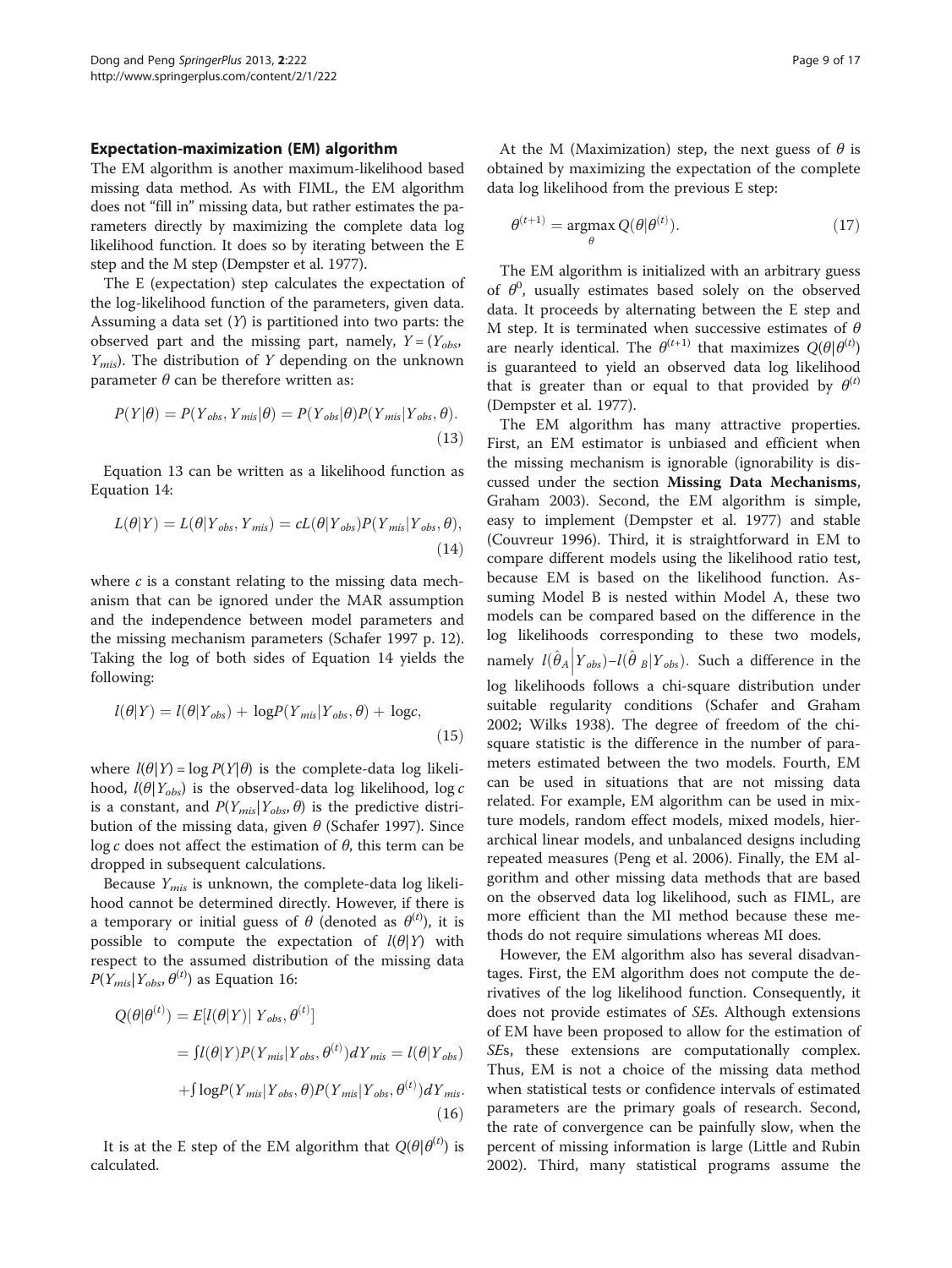multivariate normal distribution when constructing  $l(\theta)$ Y). Violation of this multivariate normality assumption may cause convergence problems for EM, and also for other ML-based methods, such as FIML. For example, if the likelihood function has more than one mode, the mode to which EM will converge depends on the starting value of the iteration. Schafer [\(1997\)](#page-16-0) cautions that multiple modes do occur in real data sets, especially when "the data are sparse and/or the missingness pattern is unusually pernicious." (p. 52). One way to check if the EM provides valid results is to initialize the EM algorithm with different starting values, and check if the results are similar. Finally, EM is model specific. Each proposed data model requires a unique likelihood function. In sum, if used flexibly and with df, EM is powerful and can provide smaller SE estimates than MI. Schafer and Graham ([2002](#page-16-0)) compiled a list of packages that offered the EM algorithm. To the best of our knowledge, the list has not been updated in the literature.

## Demonstration

In this section, we demonstrate the three principled missing data methods by applying them to a real-world data set. The data set is complete and described under Data Set. A research question posted to this data set and an appropriate analysis strategy are described next under Statistical Modeling. From the complete data set, two missing data conditions were created under the MAR assumption at three missing data rates. These missing data conditions are described under [Generating](#page-10-0) [Missing Data Conditions](#page-10-0). For each missing data condition, LD, MI, FIML, and EM were applied to answer the research question. The application of these four methods is described under [Data Analysis](#page-10-0). Results obtained from these methods were contrasted with those obtained from the complete data set. The results are discussed in the next section titled [Results](#page-12-0).

## Data Set

Self-reported health data by 432 adolescents were collected in the fall of 1988 from two junior high schools (Grades 7 through 9) in the Chicago area. Of the 432 participants, 83.4% were Whites and the remaining Blacks or others, with a mean age of 13.9 years and nearly even numbers of girls ( $n = 208$ ) and boys ( $n = 224$ ). Parents were notified by mail that the survey was to be conducted. Both the parents and the students were assured of their rights to optional participation and confidentiality of students' responses. Written parental consent was waived with the approval of the school administration and the university Institutional Review Board (Ingersoll et al. [1993\)](#page-15-0). The adolescents reported their health behavior, using the Health Behavior Questionnaire (HBQ) (Ingersoll and Orr [1989;](#page-15-0) Peng et al. [2006](#page-15-0); Resnick et al. [1993\)](#page-16-0), self-esteem, using Rosenberg's inventory (Rosenberg [1989](#page-16-0)), gender, race, intention to drop out of school, and family structure. The HBQ asked adolescents to indicate whether they engaged in specific risky health behaviors (Behavioral Risk Scale) or had experienced selected emotions (Emotional Risk Scale). The response scale ranged from 1 *(never)* to 4 (about once a week) for both scales. Examples of behavioral risk items were "I use alcohol (beer, wine, booze)," "I use pot," and "I have had sexual intercourse/gone all the way." These items measured frequency of adolescents' alcohol and drug use, sexual activity, and delinquent behavior. Examples of emotional risk items were "I have attempted suicide," and "I have felt depressed." Emotional risk items measured adolescents' quality of relationship with others, and management of emotions. Cronbach's alpha reliability (Nunnally [1978](#page-15-0)) was .84 for the Behavioral Risk Scale and .81 for the Emotional Risk Scale (Peng and Nichols [2003\)](#page-15-0). Adolescents' self-esteem was assessed using Rosenberg's self-esteem inventory (Rosenberg [1989\)](#page-16-0). Self-esteem scores ranged from 9.79 to 73.87 with a mean of 50.29 and SD of 10.04. Furthermore, among the 432 adolescents, 12.27% ( $n = 53$ ) indicated an intention to drop out of school; 67.4%  $(n = 291)$  were from families with two parents, including those with one step-parent, and 32.63% ( $n = 141$ ) were from families headed by a single parent. The data set is hereafter referred to as the *Adolescent* data and is available from [https://oncourse.iu.edu/access/content/user/](https://oncourse.iu.edu/access/content/user/peng/logregdata_peng_.sav) [peng/logregdata\\_peng\\_.sav](https://oncourse.iu.edu/access/content/user/peng/logregdata_peng_.sav) as an SPSS data file.

## Statistical Modeling

For the *Adolescent* data, we were interested in predicting adolescents' behavioral risk from their gender, intention to drop out from school, family structure, and self-esteem scores. Given this objective, a linear regression model was fit to the data using adolescents' score on the Behavioral Risk Scale of the HBQ as the dependent variable (BEHRISK) and gender (GENDER), intention to drop out of school (DROPOUT), type of family structure (FAMSTR), and self-esteem score (ES-TEEM) as predictors or covariates. The emotional risk (EMORISK) was used subsequently as an auxiliary variable to illustrate the missing data methods. Hence, it was not included in the regression model. For the linear regression model, gender was coded as 1 for girls and 0 for boys, DROPOUT was coded as 1 for yes and 0 for no, and FAMSTR was coded as 1 for single-parent families and 0 for intact or step families. BEHRISK and ES-TEEM were coded using participant's scores on these two scales. Because the distribution of BEHRISK was highly skewed, a natural log transformation was applied to BEHRISK to reduce its skewness from 2.248 to 1.563. The natural-log transformed BEHRISK (or LBEHRISK)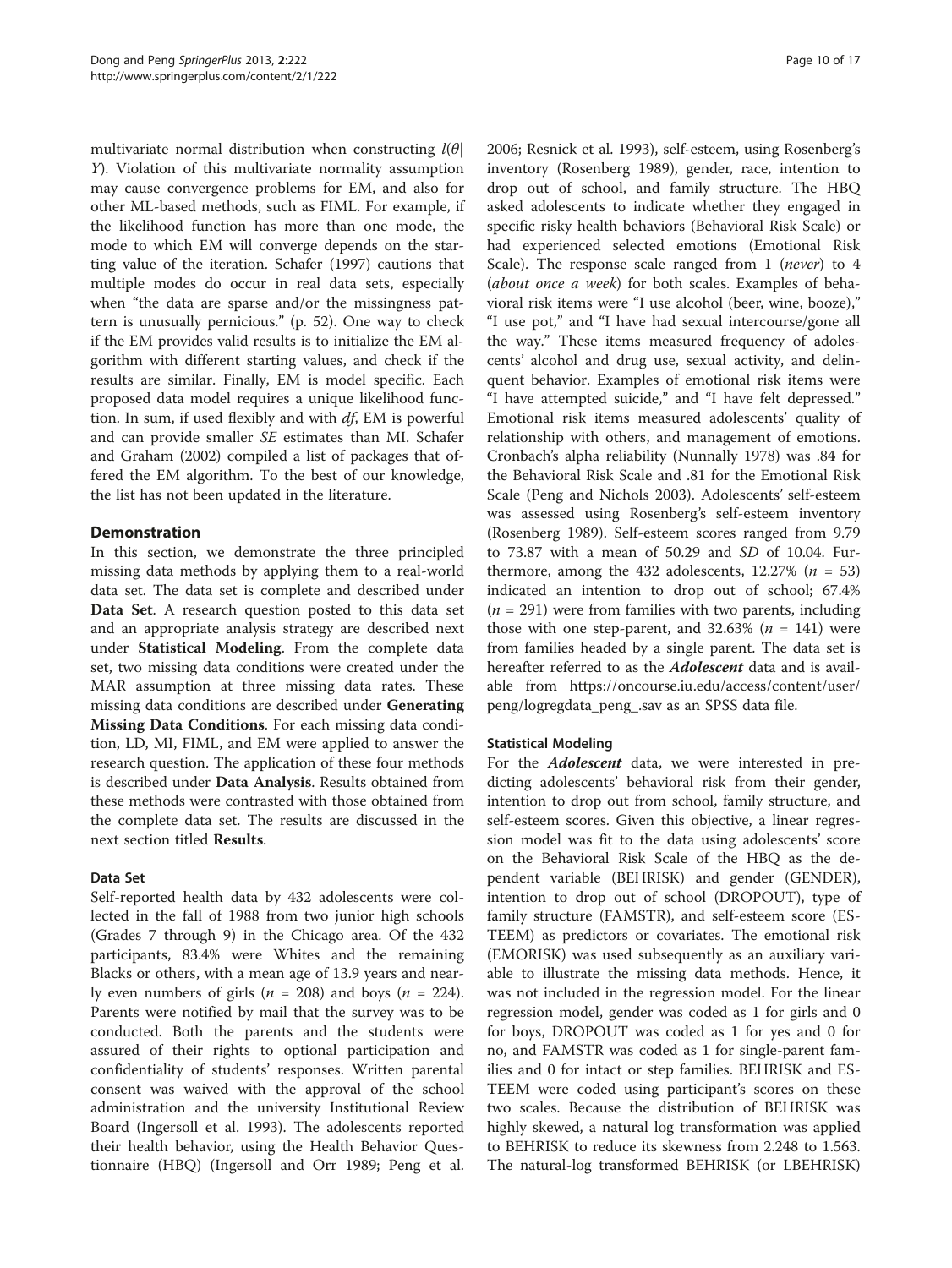<span id="page-10-0"></span>and ESTEEM were standardized before being included in the regression model to facilitate the discussion of the impact of different missing data methods. Thus, the regression model fitted to the *Adolescent* data was:

$$
z_{LBEHRISK} = \beta_0 + \beta_1 GENDER + \beta_2 DROPOUT
$$
  
+  $\beta_3 z_{ESTEEM} + \beta_4 FAMSTR + \epsilon$  (18)

The regression coefficients obtained from SAS 9.3 using the complete data were:

$$
\hat{z}_{LBEHRISK} = -0.055 - 0.434 \times GENDER + 1.172
$$

$$
\times \text{ DROPOUT} - 0.191 \times z_{ESTEEM} + 0.367
$$

$$
\times \text{ FAMSTR}
$$
(19)

According to the results, when all other covariates were held as a constant, boys, adolescents with intention to drop out of school, those with low self-esteem scores, or adolescents from single-parent families, were more likely to engage in risky behaviors.

#### Generating missing data conditions

The missing data on LBEHRISK and ESTEEM were created under the MAR mechanism. Specifically, the probability of missing data on LBEHRISK was made to depend on EMORISK. And the probability of missing data on ESTEEM depended on FAMSTR. Peugh and Enders ([2004](#page-16-0)) reviewed missing data reported in 23 applied research journals, and found that "the proportion of missing cases per analysis ranged from less than 1% to approximately 67%" (p. 539). Peng, et al. ([2006](#page-15-0)) reported missing rates ranging from 26% to 72% based on 1,666 studies published in 11 education and psychology journals. We thus designed our study to correspond to the wide spread of missing rates encountered by applied researchers. Specifically, we manipulated the overall missing rate at three levels: 20%, 40%, or 60% (see Table 1).We did not include lower missing rates such as, 10% or 5%, because we expected missing data methods to perform similarly and better at low missing rates than at high missing rates. Altogether we generated three missing data conditions using SPSS 20 (see the

Appendix for SPSS syntax for generating missing data). Due to the difficulty in manipulating missing data in the outcome variable and the covariates, the actual overall missing rates could not be controlled exactly at 20% or 60%. They did closely approximate these pre-specified rates (see the description below).

According to Table 1, at the 20% overall missing rate, participants from a single-parent family had a probability of .20 of missing ESTEEM, while participants from a two-parent family (including the intact families and families with one step- and one biological parent) had a probability of .02 of missing scores on ESTEEM. As the overall missing rate increased from 20% to 40% or 60%, the probability of missing on ESTEEM likewise increased. Furthermore, the probability of missing in LBEHRISK was conditioned on the value of EMORISK. Specifically, at the 20% overall missing rate, if EMORISK was at or below the first quartile, the probability of LBEHRISK missing was .00 (Table 1). If EMORISK was between the first and the third quartiles, the probability of LBEHRISK missing was .10 and an EMORISK at or above the third quartile resulted in LBEHRISK missing with a probability of .30. When the overall missing rate increased to 40% or 60%, the probabilities of missing LBEHRISK increased accordingly.

After generating three data sets with different overall missing rates, the regression model in Equation 18 was fitted to each data set using four methods (i.e., LD, MI, FIML, and EM) to deal with missing data. Since missing on LBEHRISK depended on EMORISK, EMORISK was used as an auxiliary variable in MI, EM, and FIML methods. All analyses were performed using SAS 9.3. For simplicity, we describe the data analysis for one of the three data sets, namely, the condition with an overall missing rate of 20%. Other data sets were analyzed similarly. Results are presented in Tables [2](#page-11-0) and [3.](#page-11-0)

## Data analysis

#### The LD method

The LD method was implemented as a default in PROC REG. To implement LD, we ran PROC REG without specifying any options regarding missing data method. The SAS system, by default, used cases with complete data to estimate the regression coefficients.

Table 1 Probability of missing for LBEHRISK and ESTEEM at three missing rates

| Overall<br>missing rate | Missing<br>variable | <b>FAMSTR</b> |                    | Missing          | <b>EMORISK</b> |                 |           |
|-------------------------|---------------------|---------------|--------------------|------------------|----------------|-----------------|-----------|
|                         |                     | Single family | Intact/step family | variable         | $\leq$ Q1      | Between O1 & O3 | $\geq$ Q3 |
| 20%                     | <b>FSTFFM</b>       | .20           | .02                | <b>BEHRISK</b>   | .00            | .10             | .30       |
| 40%                     | <b>FSTFFM</b>       | .40           | .U5                | <b>I BEHRISK</b> |                | .20             | .60       |
| 60%                     | <b>FSTFFM</b>       | .80           | .10                | I BEHRISK        | .20            | .40             | .80       |

Note.  $Q1$  = first quartile,  $Q3$  = third quartile.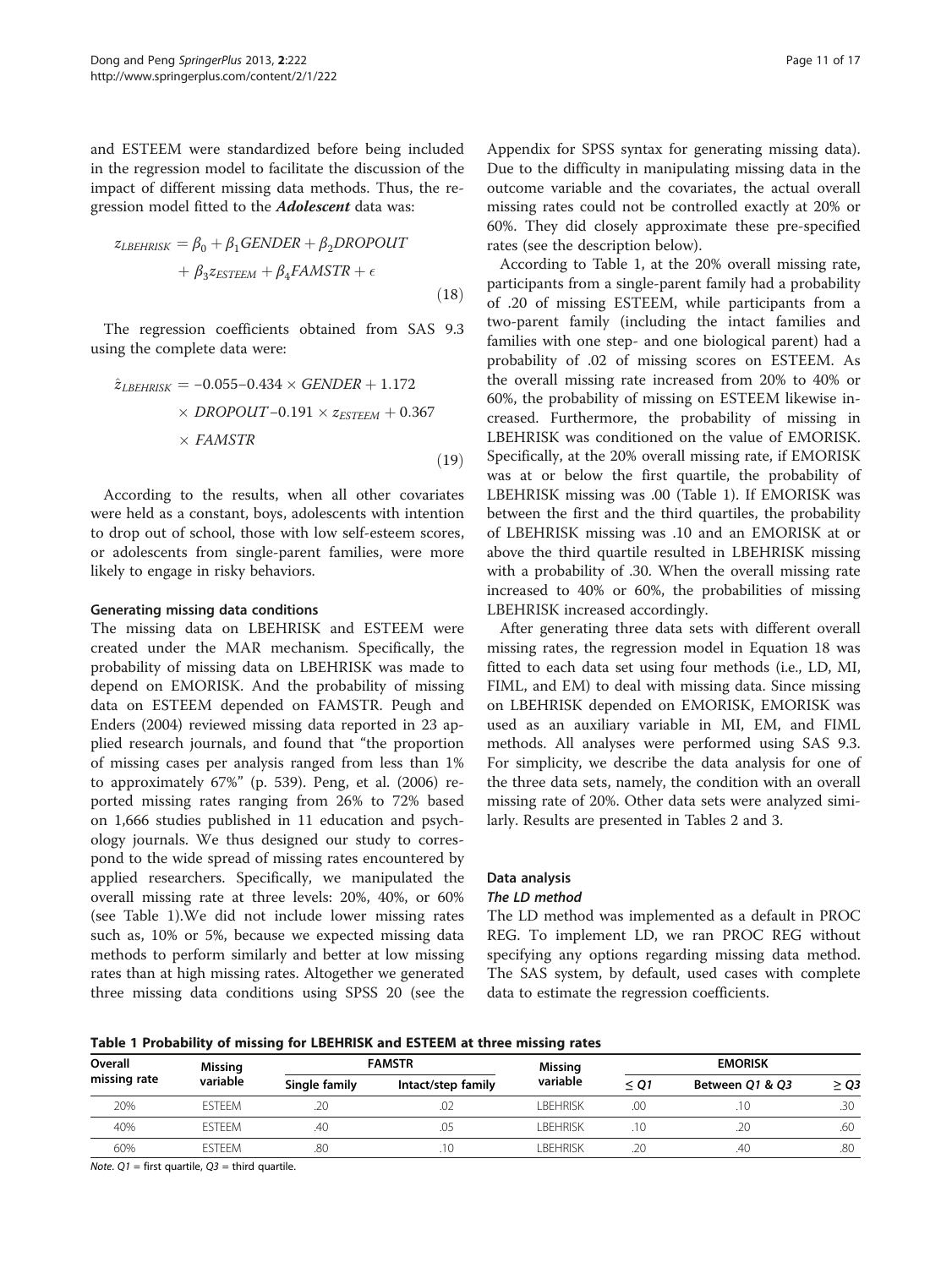|                                                | Complete data | LD.         | MI          | <b>FIML</b> | EM          |
|------------------------------------------------|---------------|-------------|-------------|-------------|-------------|
| (a) Overall missing rate = $20\%$ <sup>a</sup> |               |             |             |             |             |
| <b>GENDER</b>                                  | $-0.434***$   | $-0.412***$ | $-0.414***$ | $-0.421***$ | $-0.421***$ |
|                                                | (0.082)       | (0.091)     | (0.086)     | (0.087)     | (0.083)     |
| <b>DROPOUT</b>                                 | $1.172***$    | $1.237***$  | $1.266***$  | $1.263***$  | $1.263***$  |
|                                                | (0.125)       | (0.142)     | (0.132)     | (0.132)     | (0.126)     |
| <b>ESTEEM</b>                                  | $-0.191***$   | $-0.213***$ | $-0.215***$ | $-0.212***$ | $-0.212***$ |
|                                                | (0.041)       | (0.046)     | (0.044)     | (0.044)     | (0.041)     |
| <b>FAMSTR</b>                                  | $0.367***$    | $0.377***$  | $0.365***$  | $0.366***$  | $0.366***$  |
|                                                | (0.087)       | (0.101)     | (0.096)     | (0.092)     | (0.088)     |
| Actual N                                       | 432           | 349         | 432         | N/A         | 414         |
| (b) Overall missing rate = $60\%$ <sup>b</sup> |               |             |             |             |             |
| <b>GENDER</b>                                  | $-0.434***$   | $-0.39**$   | $-0.414***$ | $-0.413***$ | $-0.413***$ |
|                                                | (0.082)       | (0.131)     | (0.1)       | (0.104)     | (0.086)     |
| <b>DROPOUT</b>                                 | $1.172***$    | $1.557***$  | $1.559***$  | $1.532***$  | $1.562***$  |
|                                                | (0.125)       | (0.209)     | (0.17)      | (0.158)     | (0.131)     |
| <b>ESTEEM</b>                                  | $-0.191***$   | $-0.193**$  | $-0.217***$ | $-0.214**$  | $-0.215***$ |
|                                                | (0.041)       | (0.065)     | (0.063)     | (0.06)      | (0.043)     |
| <b>FAMSTR</b>                                  | $0.367***$    | $0.479*$    | $0.302*$    | $0.3***$    | $0.3***$    |
|                                                | (0.087)       | (0.192)     | (0.116)     | (0.111)     | (0.091)     |
| Actual N                                       | 432           | 171         | 432         | N/A         | 367         |

<span id="page-11-0"></span>Table 2 Regression Coefficients from Four Missing Data Methods

Note. Standard error estimates in parentheses. MI results were based on 60 imputations. FIML results were obtained with EMORISK as an auxiliary variable in<br>the model the model.

 $^{\rm a}$ The actual overall missing rate was 19.21%.  $^{\rm b}$ The actual overall missing rate was 60.42%.

 $* p < .05. ** p < .01.*** p < .001.$ 

#### The MI method

The MI method was implemented using a combination of PROC MI (for imputation), PROC REG (for OLS regression analysis), and PROC MIANALYZE (for pooling in MI). According to White et al. [\(2011\)](#page-16-0), the number of imputations should be at least equal to the percentage of missing observations. The largest missing rate in

|                                                | LD       | MI       | <b>FIML</b> | EM       |
|------------------------------------------------|----------|----------|-------------|----------|
| (a) Overall missing rate = $20\%$ <sup>a</sup> |          |          |             |          |
| <b>GENDER</b>                                  | 5.07     | 4.61     | 3.00        | 3.00     |
| <b>DROPOUT</b>                                 | 5.55     | 8.02     | 7.76        | 7.76     |
| <b>FSTEEM</b>                                  | $-11.52$ | $-12.57$ | $-10.99$    | $-10.99$ |
| <b>FAMSTR</b>                                  | 2.72     | $-0.54$  | $-0.27$     | $-0.27$  |
| (b) Overall missing rate = $60\%$ <sup>b</sup> |          |          |             |          |
| <b>GENDER</b>                                  | 10.14    | 4.61     | 4.84        | 4.84     |
| <b>DROPOUT</b>                                 | 32.85    | 33.02    | 30.72       | 33.28    |
| <b>FSTFFM</b>                                  | $-1.05$  | $-13.61$ | $-12.04$    | $-12.57$ |
| <b>FAMSTR</b>                                  | 30.52    | $-17.71$ | $-18.26$    | $-18.26$ |

Note. Percentage of bias was calculated as the ratio of the difference between the incomplete data estimate and the complete data estimate divided by the complete data estimate.

<sup>a</sup>The actual overall missing rate was 19.21%. <sup>b</sup>The actual overall missing rate was 60.42%.

the present study was 60%. Thus, we decided to impute missing data 60 times before pooling estimates. The imputation model included all four covariates specified in Equation 18, the dependent variable (LBEHRISK), and EMORISK as an auxiliary. For PROC MI, MCMC was chosen as the imputation method because the missing data pattern was arbitrary. By default, PROC MI uses the EM estimates as starting values for the MCMC method. The iteration history of EM indicated that the algorithm converged rather quickly; it took four iterations to converge for the 20% overall missing rate. The convergence in MCMC was further inspected using the trace plot and the autocorrelation function plot for the worst linear function (SAS Institute Inc [2011](#page-16-0)). The inspection of the trace plot did not identify any systematic trend, or any significant autocorrelation for lags greater than two in the autocorrelation function plot. We therefore concluded that the MCMC converged and the choice of 1000 as the number of burn-in and 200 as the number of iterations between imputations was adequate. The number of burn-in is the number of iterations before the first draw. It needs to be sufficiently large to ensure the convergence of MCMC. The fraction of missing information  $(\lambda)$  for each variable with missing data was estimated by PROC MI to be .11 for LBEHRISK and .10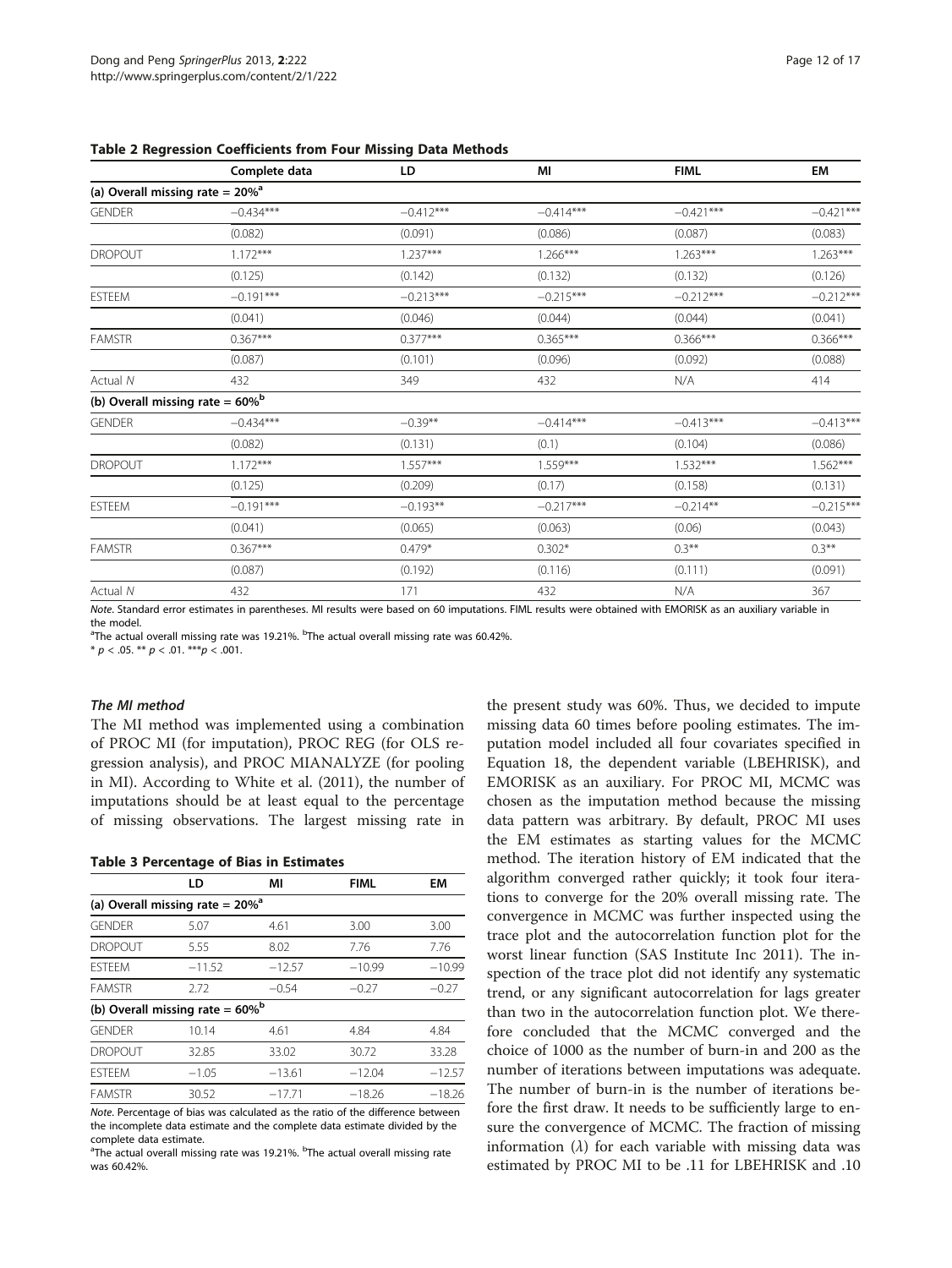<span id="page-12-0"></span>for ESTEEM. These  $\hat{\lambda}$ s would have resulted in 3% power falloff, compared to FIML, if only five imputations were used (Graham et al. [2007](#page-15-0)). Instead, we specified 60 imputations based on White et al. ([2011\)](#page-16-0)'s recommendation. The resulting 60 imputed data sets were used in steps 2 and 3 of MI.

The second step in MI was to fit the regression model in Equation 18 to each imputed data set using PROC REG (see the Appendix for the SAS syntax). At the end of PROC REG, 60 sets of estimates of regression coefficients and their variance-covariance matrices were output to the third and final step in MI, namely, to pool these 60 estimates into one set. PROC MIANALYZE was invoked to combine these estimates and their variances/covariances into one set using the pooling formula in Equations 4 to 7 (Rubin [1987\)](#page-16-0). By default, PROC MIANALYZE uses  $v_m$ , defined in Equation 9, for hypothesis testing. In order to specify the corrected degrees of freedom  $v_m^*$  (as defined in Equation 10) for testing, we specified the "EDF=427" option, because 427 was the degrees of freedom based on the complete data.

#### The FIML method

The FIML method was implemented using PROC CALIS which is designed for structural equation modeling. Beginning with SAS 9.22, the CALIS procedure has offered an option to analyze data using FIML in the presence of missing data. The FIML method in the CALIS procedure has a variety of applications in path analyses, regression models, factor analyses, and others, as these modeling techniques are considered special cases of structural equation modeling (Yung and Zhang [2011](#page-16-0)). For the current study, two models were specified using PROC CALIS: an ordinary least squares regression model without the auxiliary variable EMORISK, and a saturated correlates model that included EMORISK. For the saturated correlates model, EMORISK was specified to be correlated with the four covariates (GENDER, DROPOUT, ESTEEM, and FAMSTR) and the residual for LBEHRISK. Graham ([2003](#page-15-0)) has shown that by constructing the saturated correlates model this way, one can include an auxiliary variable in the SEM model without affecting parameter estimate(s), or the model fit index for the model of substantive interest, which is Equation 18 in the current study.

#### The EM method

The EM method was implemented using both PROC MI and PROC REG. As stated previously, the versatile PROC MI can be used for EM if the EM statement was specified. To include auxiliary variables in EM, one lists the auxiliary variables on the VAR statement of PROC MI (see the Appendix for the SAS syntax). The output

data set of PROC MI with the EM specification is a data set containing the estimated variance-covariance matrix and the vector of means of all the variables listed on the VAR statement. The variance-covariance matrix and the means vector were subsequently input into PROC REG to be fitted by the regression model in Equation 18. In order to compute the SE for the estimated regression coefficients, we specified a nominal sample size that was the average of available cases among all the variables. We decided on this strategy based on findings by Truxillo [\(2005\)](#page-16-0). Truxillo [\(2005](#page-16-0)) compared three strategies for specifying sample sizes for hypothesis testing in discriminant function analysis using EM results. The three strategies were: (a) the minimum column-wise  $n$ (i.e., the smallest number of available cases among all variables), (b) the average column-wise  $n$  (i.e., the mean number of available cases among all the variables), and (c) the minimum pairwise  $n$  (the smallest number of available cases for any pair of variables in a data set). He found that the average column-wise  $n$  approach produced results closest to the complete-data results. It is worth noting that Truxillo [\(2005\)](#page-16-0)'s study was limited to discriminant function analysis and three sample size specifications. Additional research is needed in order to determine the best strategy to specify a nominal sample size for other statistical procedures.

## Results

Results derived from the 40% missing rate exhibited patterns between those obtained at 20% and 60% missing rates. Hence, they are presented in the Appendix. Table [2](#page-11-0) presents estimates of regression coefficients and SEs derived from LD, MI, FIML and EM for the 20% and 60% missing data conditions. Table [3](#page-11-0) presents the percent of bias in parameter estimates by the four missing data methods. The percentage of bias was defined and calculated as the ratio of the difference between the incomplete data estimate and the complete data estimate, divided by the complete data estimate. Any percentage of bias larger than 10% is considered substantial in subsequent discussions. The complete data results are included in Table [2](#page-11-0) as a benchmark to which the missing data results are contrasted. The regression model based on the complete data explained 28.4% of variance (i.e.,  $R_{adj}^2$ ) in LBEHRISK, RMSE = 0.846, and all four predictors were statistically significant at  $p < .001$ .

According to Table [2,](#page-11-0) at 20% overall missing rate, estimates derived from the four missing data methods were statistically significant at  $p < .001$ , the same significance level as the complete data results. LD consistently resulted in larger SE, compared to the three principled methods, or the complete data set. The bias in estimates was mostly under 10%, except for estimates of ESTEEM by all four missing data methods (Table [3\)](#page-11-0). The three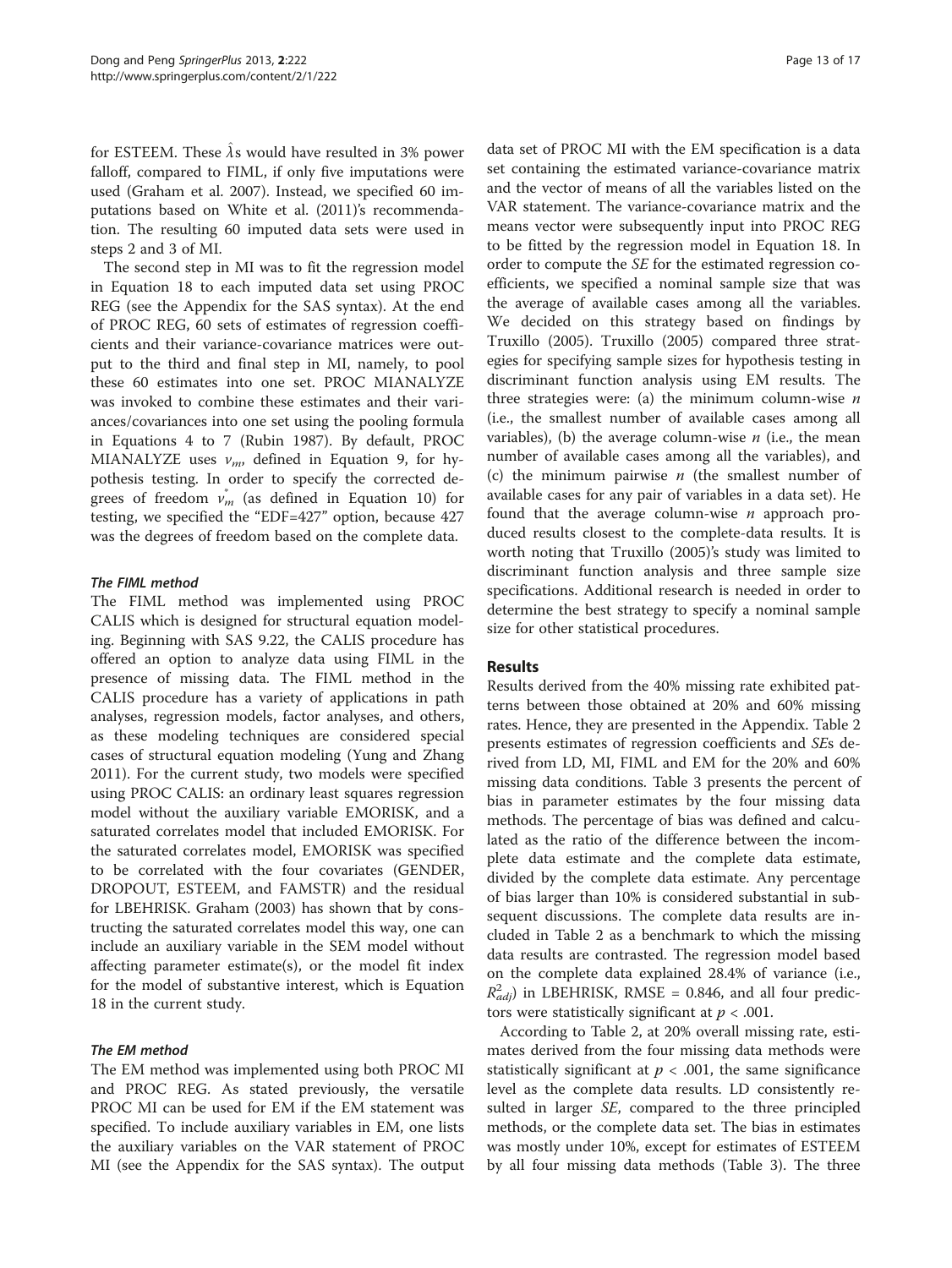principled methods exhibited similar biases and estimated FAMSTR accurately.

When the overall missing rate was 60% (Table [2](#page-11-0)), estimates derived from the four missing data methods showed that all four covariates were statistically significant at least at  $p < .05$ . LD consistently resulted in larger SE, compared to the three principled methods, or the complete data set. All four methods resulted in substantial bias for three of the four covariates (Table [3\)](#page-11-0). The three principled methods once again yielded similar biases, whereas bias from LD was similar to these three only for DROPOUT. Indeed, DROPOUT was least accurately estimated by all four methods. LD estimated ESTEEM most accurately and better than the three principled methods. The three principled methods estimated GENDER most accurately and their estimates for FAMSTR were better than LD's. Differences in absolute bias due to these four methods for ESTEEM or GEN-DER were actually quite small.

Compared to the complete data result, the three principled methods slightly overestimated SEs (Table [2](#page-11-0)), but not as badly as LD. Among the three methods, SEs obtained from EM were closer to those based on the complete data, than MI or FIML. This finding is to be expected because MI incorporates into SE the uncertainty associated with plausible missing data estimates. And the literature consistently documented the superior power of EM, compared to MI (Collins et al. [2001](#page-15-0); Graham et al. [2007;](#page-15-0) Schafer and Graham [2002\)](#page-16-0).

In general, the SE and the bias increased as the overall missing rate increased from 20% to 60%. One exception to this trend was the bias in ESTEEM estimated by LD; they decreased instead, although the two estimates differed by a mere .02.

## **Discussion**

During the last decade, the missing data treatments reported in JEP have shown much improvement in terms of decreased use of ad hoc methods (e.g., LD and PD) and increased use of principled methods (e.g., FIML, EM, and MI). Yet several research practices still persisted including, not explicitly acknowledging the presence of missing data, not describing the approach used in dealing with missing data, not testing assumptions assumed. In this paper, we promote three principled missing data methods (i.e., MI, FIML, and EM) by discussing their theoretical framework, implementation, assumptions, and computing issues. All three methods were illustrated with an empirical Adolescent data set using SAS 9.3. Their performances were evaluated under three conditions. These three conditions were created from three missing rates (20%, 40%, and 60%). Each incomplete data set was subsequently analyzed by a regression model to predict adolescents' behavioral risk score using one of the three principled methods or LD. The performance of the four missing data methods was contrasted with that of the complete data set in terms of bias and SE.

Results showed that the three principled methods yielded similar estimates at both missing data rates. In comparison, LD consistently resulted in larger SEs for regression coefficients estimates. These findings are consistent with those reported in the literature and thus confirm the recommendations of the three principled methods (Allison [2003](#page-15-0); Horton and Lipsitz [2001](#page-15-0); Kenward and Carpenter [2007](#page-15-0); Peng et al. [2006;](#page-15-0) Peugh and Enders [2004](#page-16-0); Schafer and Graham [2002\)](#page-16-0). Under the three missing data conditions, MI, FIML, and EM yielded similar estimates and SEs. These results are consistent with missing data theory that argues that MI and ML-based methods (e.g., FIML and EM) are equivalent (Collins et al. [2001](#page-15-0); Graham et al. [2007;](#page-15-0) Schafer and Graham [2002](#page-16-0)). In terms of SE, ML-based methods outperformed MI by providing slightly smaller SEs. This finding is to be expected because ML-based methods do not involve any randomness whereas MI does. Below we elaborate on features shared by MI and ML-based methods, choice between these two types of methods, and extension of these methods to multilevel research contexts.

#### Features shared by MI and ML-based methods

First of all, these methods are based on the likelihood function of  $P(Y_{obs}, \theta) = \int P(Y_{complete}, \theta) dY_{mis}$ . Because this equation is valid under MAR (Rubin [1976\)](#page-16-0), all three principled methods are valid under the MAR assumption. The two ML-based methods work directly with the likelihood function, whereas MI takes the Bayesian approach by imposing a prior distribution on the likelihood function. As the sample size increases, the impact of the specific prior distribution diminishes. It has been shown that,

If the user of the ML procedure and the imputer use the same set of input data (same set of variables and observational units), if their models apply equivalent distributional assumptions to the variables and the relationships among them, if the sample size is large, and if the number of imputations, M, is sufficiently large, then the results from the ML and MI procedures will be essentially identical. (Collins et al. [2001](#page-15-0) p. 336)

In fact, the computational details of EM and MCMC (i.e., data augmentation) are very similar (Schafer [1997\)](#page-16-0).

Second, both the MI and the ML-based methods allow the estimation/imputation model to be different from the analysis model—the model of substantive interest. Although it is widely known that the imputation model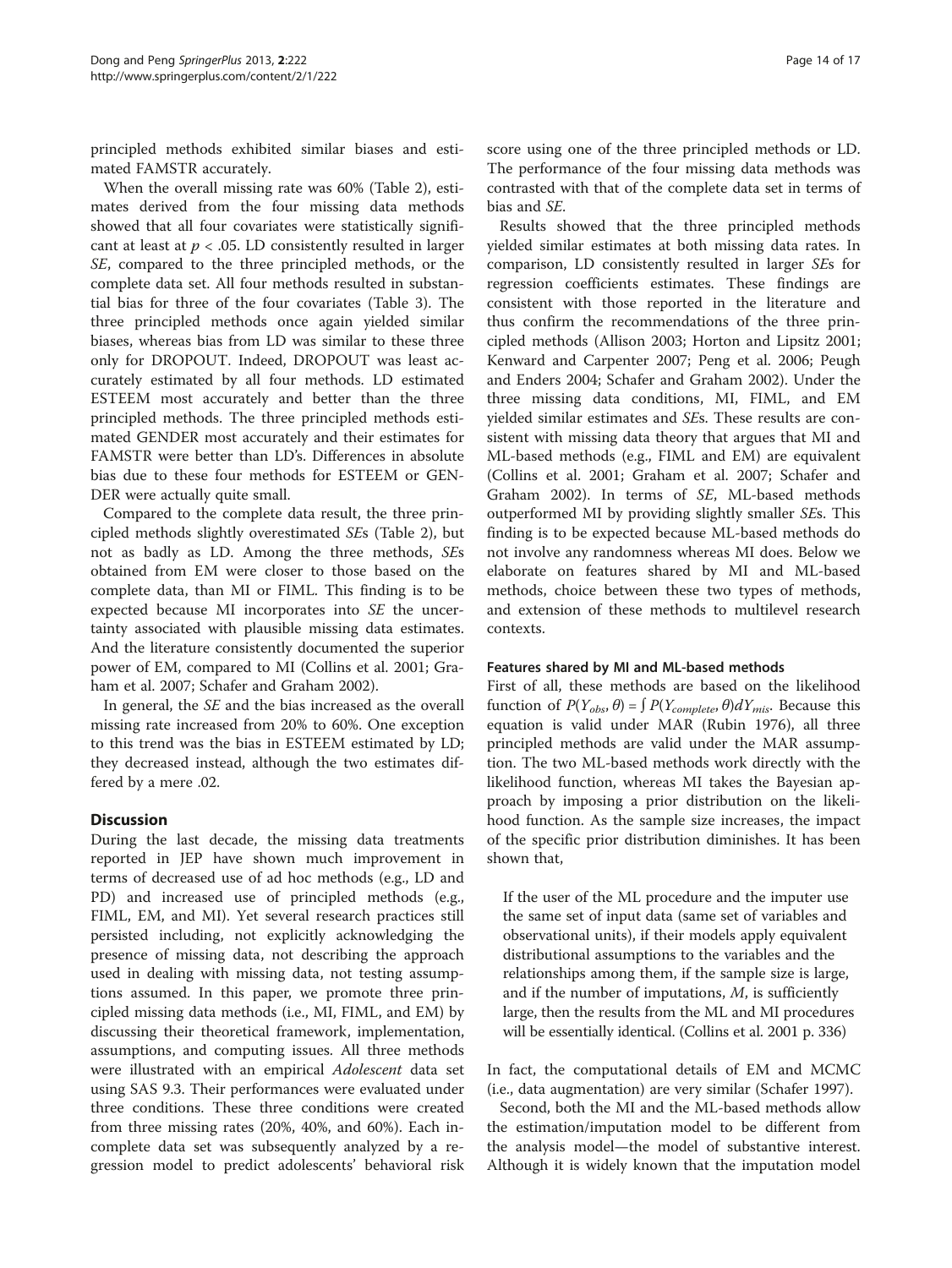can be different from the analysis model for MI, the fact that ML-based methods can incorporate auxiliary variables (such as, EMORISK) is rarely mentioned in the literature, except by Graham [\(2003\)](#page-15-0). As previously discussed, Graham [\(2003](#page-15-0)) suggested using the saturated correlates model to incorporate auxiliary variables into SEM. However, this approach results in a rapidly expanding model with each additional auxiliary variable; consequently, the ML-based methods may not converge. In this case, MI is the preferred method, especially when one needs to incorporate a large number of auxiliary variables into the model of substantive interest.

Finally, most statistical packages that offer the EM, FIML and/or MI methods assume multivariate normality. Theory and experiments suggest that MI is more robust to violation of this distributional assumption than ML-based methods (Schafer [1997\)](#page-16-0). As discussed previously, violation of the multivariate normality assumption may cause convergence problems for ML-based methods. Yet MI can still provide satisfactory results in the presence of non-normality (refer to the section titled MI Related Issues). This is so because the posterior distribution in MI is approximated by a finite mixture of the normal distributions. MI therefore is able to capture non-normal features, such as, skewness or multiple modes (Schafer [1999\)](#page-16-0). At the present, the literature does not offer systematic comparisons of these two methods in terms of their sensitivity to the violation of the multivariate normality assumption.

#### Choice between MI and ML-based methods

The choice between MI and ML-based methods is not easy. On the one hand, ML-based methods offer the advantage of likelihood ratio tests so that nested models can be compared. Even though Schafer [\(1997\)](#page-16-0) provided a way to combine likelihood ratio test statistics in MI, no empirical studies have evaluated the performance of this pooled likelihood ratio test under various data conditions (e.g., missing mechanism, missing rate, number of imputations, model complexity). And this test has not been incorporated into popular statistical packages, such as, SAS, SPSS. ML-based methods, in general, produce slightly smaller SEs than MI (Collins et al. [2001;](#page-15-0) Schafer and Graham [2002\)](#page-16-0). Finally, ML-based methods have greater power than MI (Graham et al. [2007\)](#page-15-0), unless imputations were sufficiently large, such as 100 or more.

On the other hand, MI has a clear advantage over ML-based methods when dealing with categorical variables (Peng and Zhu [2008\)](#page-15-0). Another advantage of MI over ML-based methods is its computational simplicity (Sinharay et al. [2001\)](#page-16-0). Once missing data have been imputed, fitting multiple models to a single data set does not require the repeated application of MI. Yet it requires multiple applications of ML-based methods to fit

different models to the same data. As stated earlier, it is easier to include auxiliary variable in MI than in MLbased methods. In this sense, MI is the preferred method, if one wants to employ an inclusive strategy to selecting auxiliary variables.

The choice also depends on the goal of the study. If the aim is exploratory, or if the data are prepared for a number of users who may analyze the data differently, MI is certainly better than a ML-based method. For these purposes, a data analyst needs to make sure that the imputation model is general enough to capture meaningful relationships in the data set. If, however, a researcher is clear about the parameters to be estimated, FIML or EM is a better choice because they do not introduce randomness due to imputation into the data, and are more efficient than MI.

An even better way to deal with missing data is to apply MI and EM jointly. In fact, the application of MI can be facilitated by utilizing EM estimates as starting values for the data augmentation algorithm (Enders [2010](#page-15-0)). Furthermore, the number of EM iterations needed for convergence is a conservative estimate for the number of burn-ins needed in data augmentation of MI, because EM converges slower than MI.

## Extension of MI and ML-based methods to multilevel research contexts

Many problems in education and psychology are multilevel in nature, such as students nested within classroom, teachers nested within school districts, etc. To adequately address these problems, multilevel model have been recommended by methodologists. For an imputation method to yield valid results, the imputation model must contain the same structure as the data. In other words, the imputation model should be multilevel in order to impute for missing data in a multilevel context (Carpenter and Goldstein [2004](#page-15-0)). There are several ways to extend MI to deal with missing data when there are two levels. If missing data occur only at level 1 and the number of level 2 units is low, standard MI can be used with minor adjustments. For example, for a random-intercept model, one can dummy-code the cluster membership variable and include the dummy variables into the imputation model. In the case of a random slope and random intercepts model, one needs to perform multiple imputation separately within each cluster (Graham [2009](#page-15-0)). When the number of level 2 units is high, the procedure just described is cumbersome. In this instance, one may turn to specialized MI programs, such as, the PAN library in the S-Plus program (Schafer [2001\)](#page-16-0), the REALCON-IMPUTE software (Carpenter et al. [2011\)](#page-15-0), and the R package mlmmm (Yucel [2007](#page-16-0)). Unfortunately, ML-based methods have been extended to multilevel models only when there are missing data on the dependent variable, but not on the covariates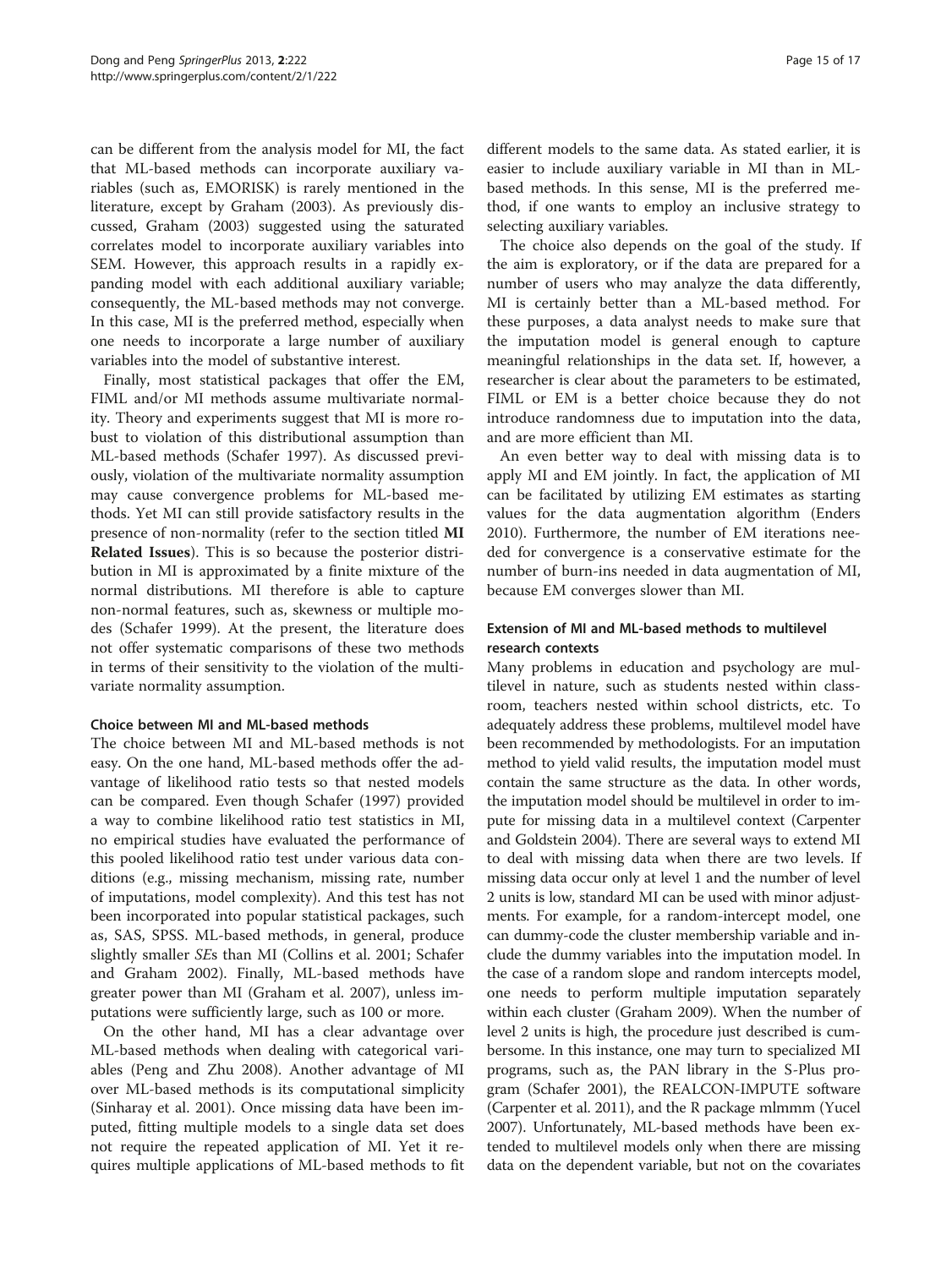<span id="page-15-0"></span>at any level, such as student's age at level 1 or school's SES at level 2 (Enders 2010).

In this paper, we discuss and demonstrate three principled missing data methods that are applicable for a variety of research contexts in educational psychology. Before applying any of the principled methods, one should make every effort to prevent missing data from occurring. Toward this end, the missing data rate should be kept at minimum by designing and implementing data collection carefully. When missing data are inevitable, one needs to closely examine the missing data mechanism, missing rate, missing pattern, and the data distribution before deciding on a suitable missing data method. When implementing a missing data method, a researcher should be mindful of issues related to its proper implementation, such as, statistical assumptions, the specification of the imputation/estimation model, a suitable number of imputations, and criteria of convergence.

Quality of research will be enhanced if (a) researchers explicitly acknowledge missing data problems and the conditions under which they occurred, (b) principled methods are employed to handle missing data, and (c) the appropriate treatment of missing data is incorporated into review standards of manuscripts submitted for publication.

#### Competing interests

The authors declare that they have no competing interests.

#### Authors' contributions

YD did literature review on missing data methods, carried out software demonstration, and drafted the manuscript. CYJP conceived the software demonstration design, provided the empirical data, worked with YD collaboratively to finalize the manuscript. Both authors read and approved of the final manuscript.

#### Acknowledgment

This research was supported by the Maris M. Proffitt and Mary Higgins Proffitt Endowment Grant awarded to the second author. The opinions contained in this paper are those of the authors and do not necessarily reflect those of the grant administer—Indiana University, School of Education.

#### Received: 14 March 2013 Accepted: 30 April 2013 Published: 14 May 2013

#### References

- Ake CF (2005) Rounding after multiple imputation with non-binary categorical covariates. In: Proceedings of the Thirtieth Annual SAS® Users Group International Conference. SAS Institute Inc, Cary, NC, pp 1–11
- Allison PD (2001) Missing data. Sage Publications, Inc., Thousand Oaks, CA Allison PD (2003) Missing data techniques for structural equation modeling.
- J Abnorm Psychol 112(4):545–557. doi:[10.1037/0021-843x.112.4.545](http://dx.doi.org/10.1037/0021-843x.112.4.545) Allison PD (2005) Imputation of categorical variables with PROC MI. In: Proceedings of the Thirtieth Annual SAS® Users Group International Conference. SAS Institute Inc, Cary, NC, pp 1–14
- Barnard J, Rubin DB (1999) Small-sample degrees of freedom with multiple imputation. Biometrika 86(4):948–955. doi[:10.1093/biomet/86.4.948](http://dx.doi.org/10.1093/biomet/86.4.948)
- Bennett DA (2001) How can I deal with missing data in my study? Aust N Z J Public Health 25(5):464–469. doi[:10.1111/j.1467-842X.2001.tb00294.x](http://dx.doi.org/10.1111/j.1467-842X.2001.tb00294.x)
- Bernaards CA, Belin TR, Schafer JL (2007) Robustness of a multivariate normal approximation for imputation of incomplete binary data. Stat Med 26 (6):1368–1382. doi[:10.1002/sim.2619](http://dx.doi.org/10.1002/sim.2619)
- Carpenter J, Goldstein H (2004) Multiple imputation in MLwiN. Multilevel modelling newsletter 16:9–18
- Carpenter JR, Goldstein H, Kenward MG (2011) REALCOM-IMPUTE software for multilevel multiple imputation with mixed response types. J Stat Softw 45(5):1–14
- Collins LM, Schafer JL, Kam C-M (2001) A comparison of inclusive and restrictive strategies in modern missing data procedures. Psychol Meth 6(4):330–351. doi[:10.1037/1082-989X.6.4.330](http://dx.doi.org/10.1037/1082-989X.6.4.330)
- Couvreur C (1996) The EM Algorithm: A Guided Tour. In Proc. 2d IEEE European Workshop on Computationaly Intensive Methods in Control and Signal Processing, Pragues, Czech Republik, pp 115–120. doi[:10.1.1.52.5949](http://dx.doi.org/10.1.1.52.5949)
- Demirtas H, Freels SA, Yucel RM (2008) Plausibility of multivariate normality assumption when multiply imputing non-Gaussian continuous outcomes: a simulation assessment. JSCS 78(1):69–84. doi:[10.1080/10629360600903866](http://dx.doi.org/10.1080/10629360600903866)
- Dempster AP, Laird NM, Rubin DB (1977) Maximum Likelihood from Incomplete Data via the EM Algorithm. J R Stat Soc Series 39(1):1–38. doi:[10.2307/](http://dx.doi.org/10.2307/2984875) [2984875](http://dx.doi.org/10.2307/2984875)
- Diggle PJ, Liang KY, Zeger SL (1995) Analysis of longitudinal data. Oxford University Press, New York
- Enders CK (2001) A Primer on Maximum Likelihood Algorithms Available for Use With Missing Data. Struct Equ Modeling 8(1):128–141. doi[:10.1207/](http://dx.doi.org/10.1207/S15328007SEM0801_7) [S15328007SEM0801\\_7](http://dx.doi.org/10.1207/S15328007SEM0801_7)
- Enders CK (2003) Using the Expectation Maximization Algorithm to Estimate Coefficient Alpha for Scales With Item-Level Missing Data. Psychol Meth 8 (3):322–337. doi:[10.1037/1082-989X.8.3.322](http://dx.doi.org/10.1037/1082-989X.8.3.322)

Enders CK (2010) Applied Missing Data Analysis. The Guilford Press, New York, NY

- Enders CK, Bandalos DL (2001) The Relative Performance of Full Information Maximum Likelihood Estimation for Missing Data in Structural Equation Models. Struct Equ Modeling l 8(3):430–457. doi:[10.1207/](http://dx.doi.org/10.1207/S15328007SEM0803_5) [S15328007SEM0803\\_5](http://dx.doi.org/10.1207/S15328007SEM0803_5)
- Graham JW (2003) Adding Missing-Data-Relevant Variables to FIML-Based Structural Equation Models. Struct Equ Modeling 10(1):80–100. doi[:10.1207/](http://dx.doi.org/10.1207/S15328007SEM1001_4) [S15328007SEM1001\\_4](http://dx.doi.org/10.1207/S15328007SEM1001_4)
- Graham JW (2009) Missing data analysis: Making it work in the real world. Annu Rev Psychol 60:549–576. doi[:10.1146/annurev.psych.58.110405.085530](http://dx.doi.org/10.1146/annurev.psych.58.110405.085530)
- Graham JW, Olchowski A, Gilreath T (2007) How Many Imputations are Really Needed? Some Practical Clarifications of Multiple Imputation Theory. Prev Sci 8(3):206–213. doi[:10.1007/s11121-007-0070-9](http://dx.doi.org/10.1007/s11121-007-0070-9)
- Hartley HO, Hocking RR (1971) The Analysis of Incomplete Data. Biometrics 27(4):783–823. doi:[10.2307/2528820](http://dx.doi.org/10.2307/2528820)
- Heitjan DF, Little RJ (1991) Multiple imputation for the fatal accident reporting system. Appl Stat 40:13–29
- Horton NJ, Kleinman KP (2007) Much Ado About Nothing: A Comparison of Missing Data Methods and Software to Fit Incomplete Data Regression Models. Am Stat 61(1):79–90. doi:[10.1198/000313007X172556](http://dx.doi.org/10.1198/000313007X172556)
- Horton NJ, Lipsitz SR (2001) Multiple Imputation in Practice. Am Stat 55(3):244–254. doi:[10.1198/000313001317098266](http://dx.doi.org/10.1198/000313001317098266)
- Horton NJ, Lipsitz SR, Parzen M (2003) A Potential for Bias When Rounding in Multiple Imputation. Am Stat 57(4):229–232. doi[:10.1198/0003130032314](http://dx.doi.org/10.1198/0003130032314)
- Ingersoll GM, Orr DP (1989) Behavioral and emotional risk in early adolescents. J Early Adolesc 9(4):396–408. doi:[10.1177/0272431689094002](http://dx.doi.org/10.1177/0272431689094002)
- Ingersoll GM, Grizzle K, Beiter M, Orr DP (1993) Frequent somatic complaints and psychosocial risk in adolescents. J Early Adolesc 13(1):67–78. doi:[10.1177/](http://dx.doi.org/10.1177/0272431693013001004) [0272431693013001004](http://dx.doi.org/10.1177/0272431693013001004)
- Kenward MG, Carpenter J (2007) Multiple imputation: current perspectives. Stat Methods in Med Res 16(3):199–218. doi:[10.1177/0962280206075304](http://dx.doi.org/10.1177/0962280206075304)
- Little RJA, Rubin DB (2002) Statistical analysis with missing data, 2nd edition. Wiley, New York
- Little RJA, Schenker N (1995) Missing Data. In: Arminger G, Clogg CC, Sobel ME (ed) Handbook of Statistical Modeling for the Social and Behavioral Sciences. Plenum Press, New York, pp 39–75

Nunnally J (1978) Psychometric theory, 2nd edition. McGraw-Hill, New York

- OECD (2009) PISA Data Analysis Manual: SPSS, Second Edition. OECD Publishing, Paris. doi[:10.1787/9789264056275-en](http://dx.doi.org/10.1787/9789264056275-en)
- Peng CYJ, Nichols RN (2003) Using multinomial logistic models to predict adolescent behavioral risk. J Mod App Stat 2(1):177–188
- Peng CYJ, Zhu J (2008) Comparison of two approaches for handling missing covariates in logistic regression. Educ Psychol Meas 68(1):58–77. doi[:10.1177/](http://dx.doi.org/10.1177/0013164407305582) [0013164407305582](http://dx.doi.org/10.1177/0013164407305582)
- Peng CYJ, Harwell M, Liou SM, Ehman LH (2006) Advances in missing data methods and implications for educational research. In: Sawilowsky SS (ed) Real data analysis. Information Age Pub, Charlotte, North Carolina, pp 31–78